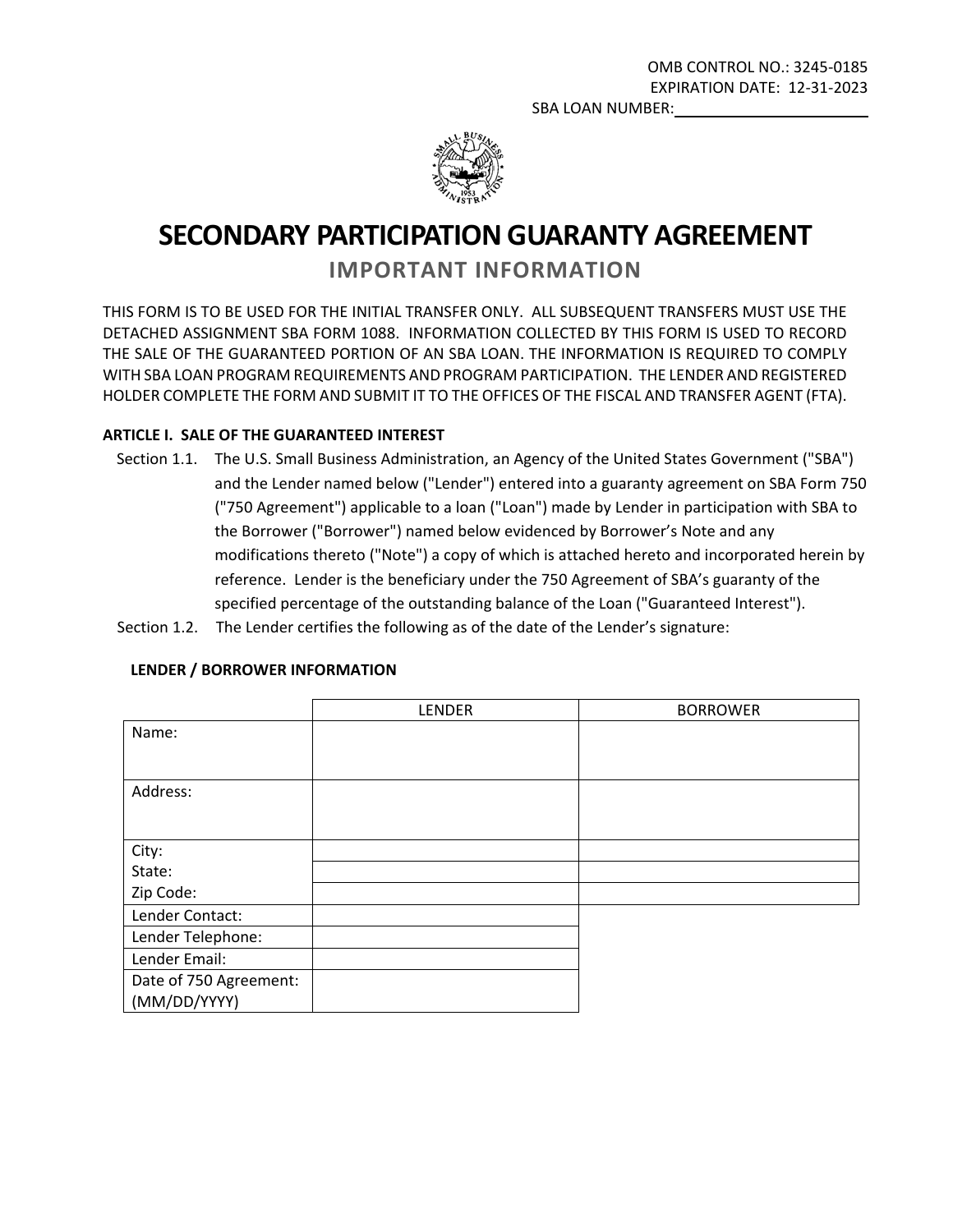#### **LOAN INFORMATION**

| Date of Note (MM/DD/YYYY)                                |          |
|----------------------------------------------------------|----------|
| SBA Loan Authorization Date (SBA Form 529)               |          |
| Percent of SBA Guaranty (%)                              | 0.00000% |
| Date SBA Guaranty Fee was Paid (MM/DD/YYYY)              |          |
| Interest Paid to Date (MM/DD/YYYY)                       |          |
| Date of INITIAL Disbursement (MM/DD/YYYY)                |          |
| Date of FINAL Disbursement (MM/DD/YYYY)                  |          |
| Original Face Amount (\$)                                |          |
| Outstanding Principal Amount of Loan (\$)                |          |
| Outstanding Principal Amount of Guaranteed Interest (Par |          |
| Value) (\$)                                              |          |
| Guaranteed Portion (F=Fixed, or V=Variable)              |          |
| Unguaranteed Portion (F=Fixed, or V=Variable)            |          |

#### If Guaranteed Portion is Variable: BASE RATE

|                           | <b>PRIME</b> | <b>SBA Peg RATE</b> | libor |
|---------------------------|--------------|---------------------|-------|
| <b>Guaranteed Portion</b> |              |                     |       |
| Unguaranteed Portion      |              |                     |       |

Interest Accrual Method (1 = 30/360; 2 = Actual/365) Select an option

#### **SALE & FEE INFORMATION**

| Price Paid by Purchaser (\$)                                           |             |
|------------------------------------------------------------------------|-------------|
| Price Paid as a % of Par Value of Guaranty Interest (%)                | 0.00000%    |
| SBA Annual Service Fee (%)                                             | 0.00000%    |
| Lender Servicing Fee (%)                                               | 0.00000%    |
| FTA Fee (%)                                                            | 0.00000%    |
| SBA Program User Fee (%) - If price is in excess of 110 percent of the |             |
| outstanding principal amount of the guaranteed portion of the Loan     | $0.00000\%$ |
| (See Section 1.7 below).                                               |             |

#### **REGISTERED HOLDER INFORMATION**

Lender hereby assigns the Guaranteed Interest to Purchaser/Registered Holder as follows:

| Name:                  |  |
|------------------------|--|
| Address:               |  |
| City, State Zip Code:  |  |
| <b>Contact Person:</b> |  |
| Telephone:             |  |
| Email Address:         |  |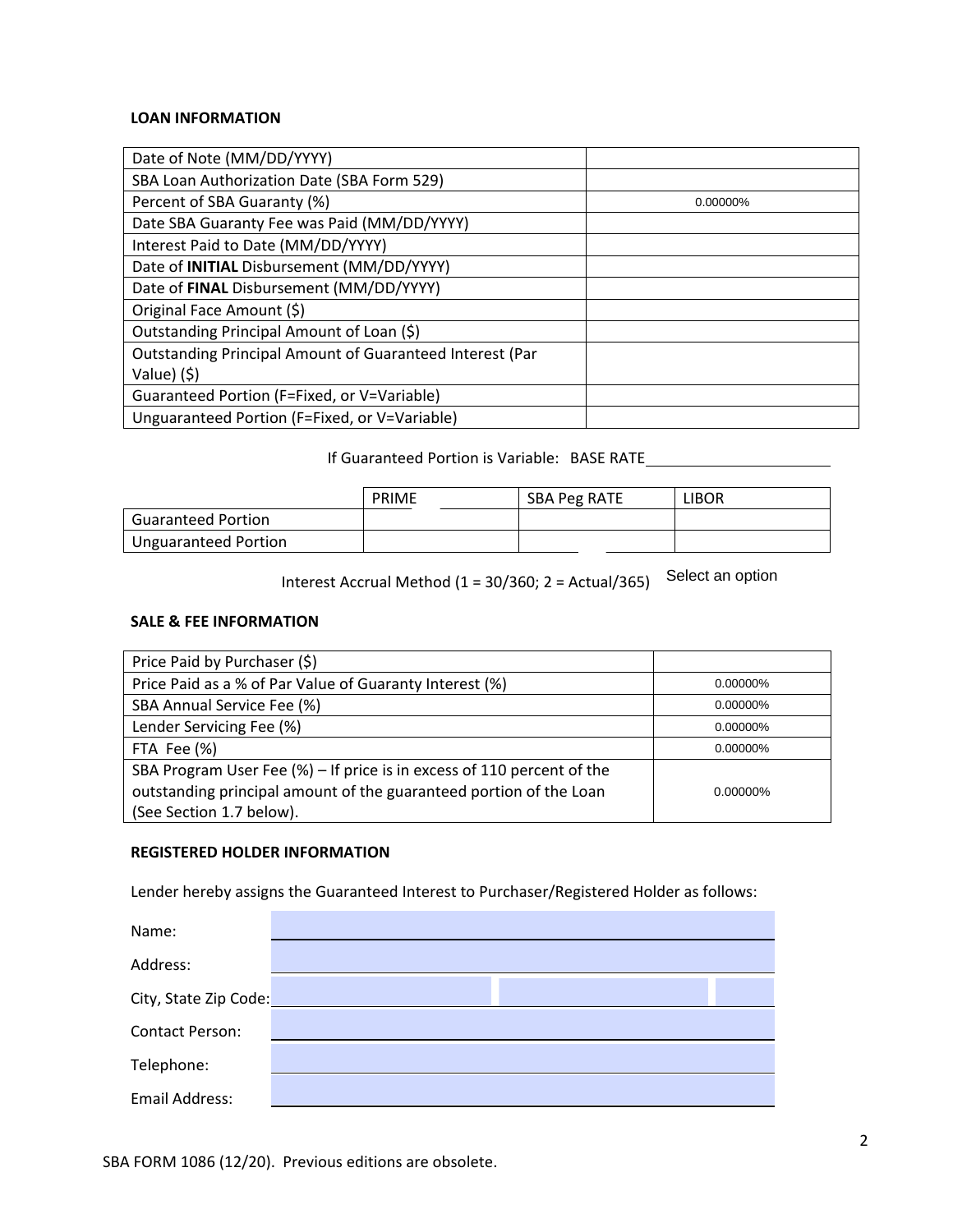Under the penalties of perjury, Purchaser/Registered Holder certifies that its Taxpayer Identification Number is , is not all the state of the state of the state of the state of the state of the state of the state of the state of the state of the state of the state of the state of the state of the state of th subject to backup withholding pursuant to an Internal Revenue Service Notice, and is a U.S. citizen or other U.S. person, as defined in Internal Revenue Service Form W-9. Failure to provide a Taxpayer Identification Number will subject interest earned to backup withholding.

Section 1.3. Lender's Sale of Guaranteed Interest.

Lender has sold the Guaranteed Interest and acknowledges that it has received value for that Guaranteed Interest. Lender has given notice and acknowledgment of the transfer of the Guaranteed Interest by completing the following legend on the Note:

*The guaranteed portion of this Note has been transferred to a Registered Holder for value.*

(Dated) (Lender)

- (a) Lender has delivered or hereby delivers to FTA a photocopy of the Note and any modifications thereto with the legend; such photocopy shall be incorporated into this Agreement. This legend shall serve as notification for any future transfer of the Guaranteed Interest. The date of the legend shall be on or before the date of settlement for the sale of the Guaranteed Interest.
- (b) The photocopy of the note and any modifications thereto must have a legend stating that the photocopy is a true and certified copy of the original.
- Section 1.4. Annual Service Fee.

SBA shall retain an annual service fee based on a percentage the guaranteed principal outstanding as listed above. This fee will be collected by the FTA from all payments received from the Lender and will be transmitted to SBA on a regular basis, no less frequently than monthly. This fee will be used to defray program expenses and is subject to change from time to time.

#### Section 1.5. Lender Servicing Fee.

There shall be a minimum lender servicing fee required by SBA. This fee shall be published from time to time in the Federal Register. The minimum servicing fee as of the date of publication of this Form is 0.4% per annum for all loans. There shall also be a minimum premium protection fee for any Guaranteed Interest sold at a price greater than Par Value. This fee shall be published from time to time in the Federal Register. The minimum premium protection fee for those Loans sold on the secondary market at a premium as of the date of publication of this Form is 0.6% per annum. For any Guaranteed Interest sold at a price greater than Par Value, the total minimum lender fees, as of the date of publication of this Form, are 1.0% per annum.

Except for the period between final disbursement and the first interest adjustment date, Lender's total fees must remain constant for the life of the loan. Lender's total fees, as computed on the unpaid principal amount of the Guaranteed Interest, shall be entered next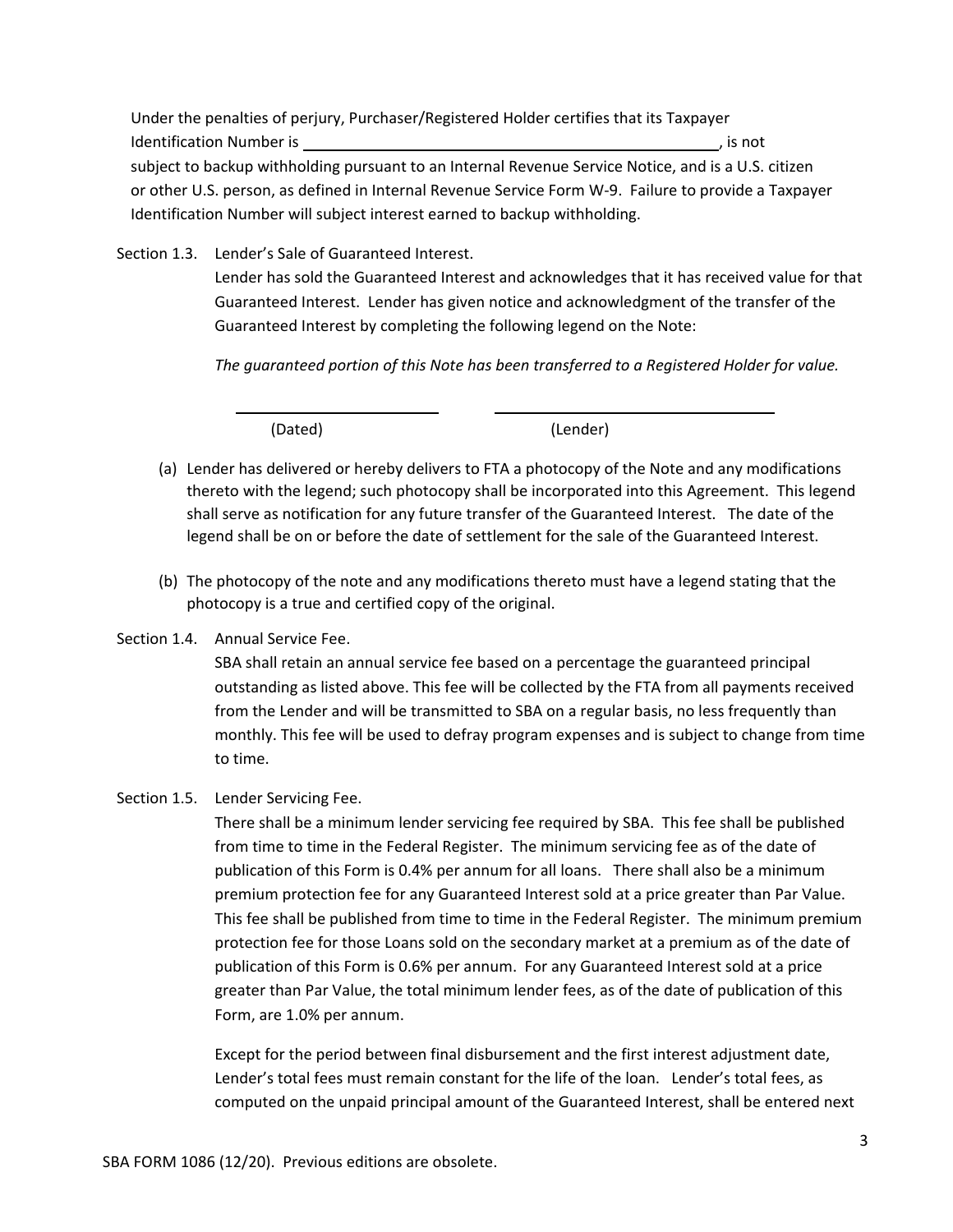to the phrase "Lender's Permanent Fee" below. If this Agreement relates to a variable rate loan, the total fee may be adjusted for the period from final disbursement to the first adjustment date to conform the rate to market rates. If such an adjustment is used, enter the initial fee next to the phrase "Lender's Initial Fee" below.

Lender's Permanent Fee: 0.00000% 0.00000%

Lender's Initial Fee

- Optional Variable Rate Loans Only If initial fee is different than permanent fee.
- Lender's Initial Fee must conform to the minimum fee requirements above.

Price paid for the Guaranteed Interest. (Net of accrued interest. Otherwise include ALL money and other items of value exchanged.)

|                             |          | 0.00000% |
|-----------------------------|----------|----------|
| Price paid by Purchaser: \$ | % of Par |          |

#### Section 1.6. FTA Fee.

This fee is for services performed in processing Lender remittances, investor payments, and Individual Certificate administration. This fee is established annually by the FTA and is published by SBA from time to time.

#### Section 1.7. SBA Program User Fee.

SBA shall retain a program user fee equal to 50% of the portion of the sale price, which is in excess of 110 percent of the outstanding principal amount of the guaranteed portion of the loan. Such fee shall be collected by the FTA and shall be remitted by FTA to SBA on a regular basis, pursuant to FTA's contract with SBA. SBA will not refund such program user fee under any circumstances.

#### Section 1.8. Certificate Issuance.

Registered Holder requests that SBA issue through the FTA a Guaranteed Interest Certificate ("Certificate") evidencing ownership of the Guaranteed Interest in the name of the Registered Holder (such person or entity, or any subsequent transferee, during its respective period of ownership of the Certificate to be called the "Registered Holder"). SBA, Lender and Registered Holder (for itself and for any subsequent Registered Holder) agree to the appointment by SBA of FTA to serve as the agent to transfer Certificates and to receive loan repayments, and to transmit such payments to the Registered Holder.

A written notification to or demand upon SBA pursuant to this Agreement shall be made through FTA to: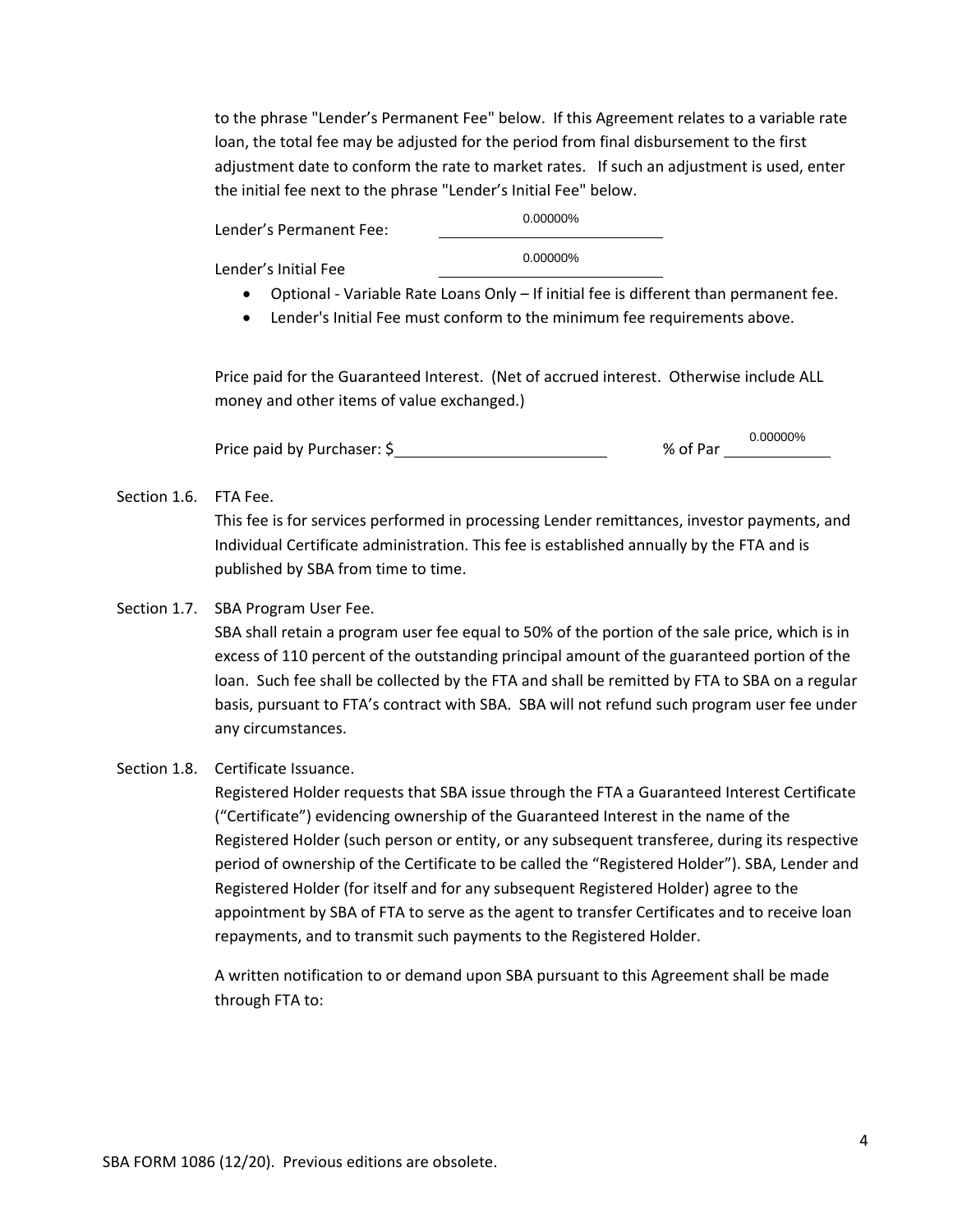#### **SBA Servicing Office Code: (Choose one)**

| Office Code | Name                                    | City, State     |
|-------------|-----------------------------------------|-----------------|
| 0350        | National Guaranty Purchase Center       | Herndon, VA     |
| 0626        | <b>Commercial Loan Servicing Center</b> | Little Rock, AR |
| 0992        | <b>Commercial Loan Servicing Center</b> | Fresno, CA      |

Section 1.9. CASH FLOW YIELD based on Constant Prepayment Rate. For a variable rate loan, the yield should be based upon the current net rate and should be entered as a spread from the Base Rate. EXAMPLE: Base Rate + 1% based upon 5% Base Rate and current net Rate of 6%.

| Certificate Interest Rate:                                  | 0.00000% | % |
|-------------------------------------------------------------|----------|---|
| (Borrower's Note Rate less applicable program and FTA fees) |          |   |

| Constant Prepayment Rate Assumption: | 0.00000% | % per annum |
|--------------------------------------|----------|-------------|
| Certificate Cap (if applicable):     | 0.00000% | %           |
| Certificate Floor (if applicable):   | 0.00000% | %           |

| Rate Type (Enter fixed or variable.)                                                |              |  |           |              |  |
|-------------------------------------------------------------------------------------|--------------|--|-----------|--------------|--|
| Fixed Rate %                                                                        |              |  | $0.000\%$ |              |  |
| Variable Rate % (If variable rate please provide the additional information below.) |              |  |           |              |  |
| Base (Check One):                                                                   | <b>PRIME</b> |  | LIBOR     | SBA PEG RATE |  |
| Base Rate %                                                                         | $0.000\%$    |  |           |              |  |
| Spread (+ /-Based on Base Rate %)                                                   | $0.000\%$    |  |           |              |  |

 Mortgage Equivalent Yield (%) Bond Equivalent Yield (%)

0.000% 0.000%

#### **ARTICLE II. REPRESENTATIONS, WARRANTIES, ACKNOWLEDGMENTS AND CERTIFICATIONS**

Section 2.1. Lender Certifications.

By signing below, the Lender certifies that:

- (a) To the best of its knowledge, the Lender has underwritten, closed and serviced the loan in a prudent manner and in accordance with all SBA Loan Program Requirements as that term is defined in 13 C.F.R §120.10;
- (b) The Lender, including its officers, directors and employees, has no knowledge of a default by Borrower and has no knowledge or information that would indicate the likelihood of a default;
- (c) The Lender or its Associates will not share any premium received from this sale with a Service Provider, packager, or other loan referral source;
- (d) The loan is not a revolving loan or line of credit facility;
- (e) The Lender has paid the SBA guaranty fee;
- (f) The loan has been made and is fully disbursed to the Borrower;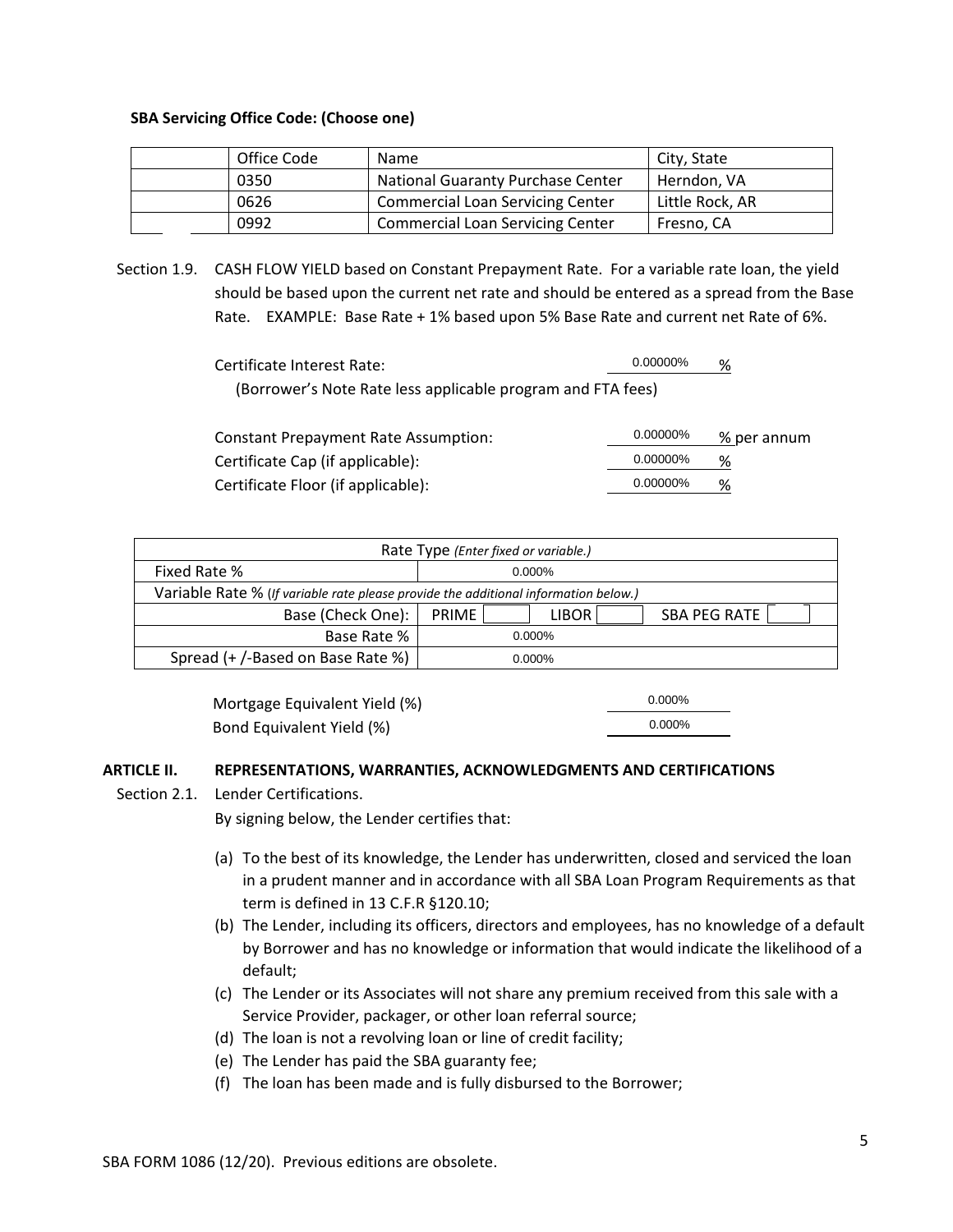- (g) The Lender has no authority to unilaterally repurchase the Guaranteed Interest from Registered Holder without the written consent of the SBA;
- (h) Lender acknowledges that the Loan cannot be placed on non-accrual status until the Guaranteed Interest has been repurchased by Lender or SBA;
- (i) Lender represents that as of the Warranty Date, which is the date of settlement of this transaction as determined by the SBA and FTA, neither Lender nor any of its directors, officers, employees, or agents has or should have through the exercise of reasonable diligence, any actual or constructive knowledge of any default by Borrower on the Note, or has any information indicating the likelihood of a default by Borrower or the likelihood of prepayment of the Loan by Borrower by refinancing or otherwise;
- (j) The Lender acknowledges that SBA reserves the right to recover any outstanding Lender obligations owed to SBA by setting off any and all funds due to Lender related to Secondary Market transactions or from SBA, including but not limited to, SBA guaranty payments and applying such funds to Lender's outstanding obligations to SBA;
- (k) The Lender shall be liable to SBA for any damage to SBA resulting from any error in (i) the certified principal amount, (ii) percentage of Guaranteed Interest, and/or (iii) date to which interest is paid; and
- (l) The Lender is permitted to sell the Loan in the SBA Secondary Market unless restricted otherwise by SBA.
- Section 2.2. Obligations and Acknowledgments of SBA.
	- (a) The outstanding principal amount of the Guaranteed Interest and date to which interest is paid as certified by Lender is accepted by SBA;
	- (b) The outstanding principal amount has been warranted by SBA to the Registered Holder as of the SBA Warranty Date. The Warranty Date is the date this Agreement is settled by Lender and Registered Holder through FTA;
	- (c) SBA shall purchase the Guaranteed Interest from Registered Holder pursuant to the terms of this Agreement regardless of whether SBA has any knowledge of possible negligence, fraud or misrepresentation by Lender or Borrower, provided neither Registered Holder nor any person or entity having the beneficial interest in the Guaranteed Interest participated in, or at the time it purchased the Guaranteed Interest had knowledge of, such negligence, fraud or misrepresentation; and
	- (d) Neither execution of this Agreement by SBA, nor purchase of the Guaranteed Interest by SBA from Registered Holder, shall constitute any waiver by SBA of any right of recovery against Lender, Registered Holder, or any other person or entity.
- Section 2.3. Registered Holder Representations and Warranties.

By signing below, subject to the provisions of 18 U.S.C. §1001 (relating among other things to false claims) Registered Holder, and any person or entity having the beneficial interest therein, hereby represents and warrants that: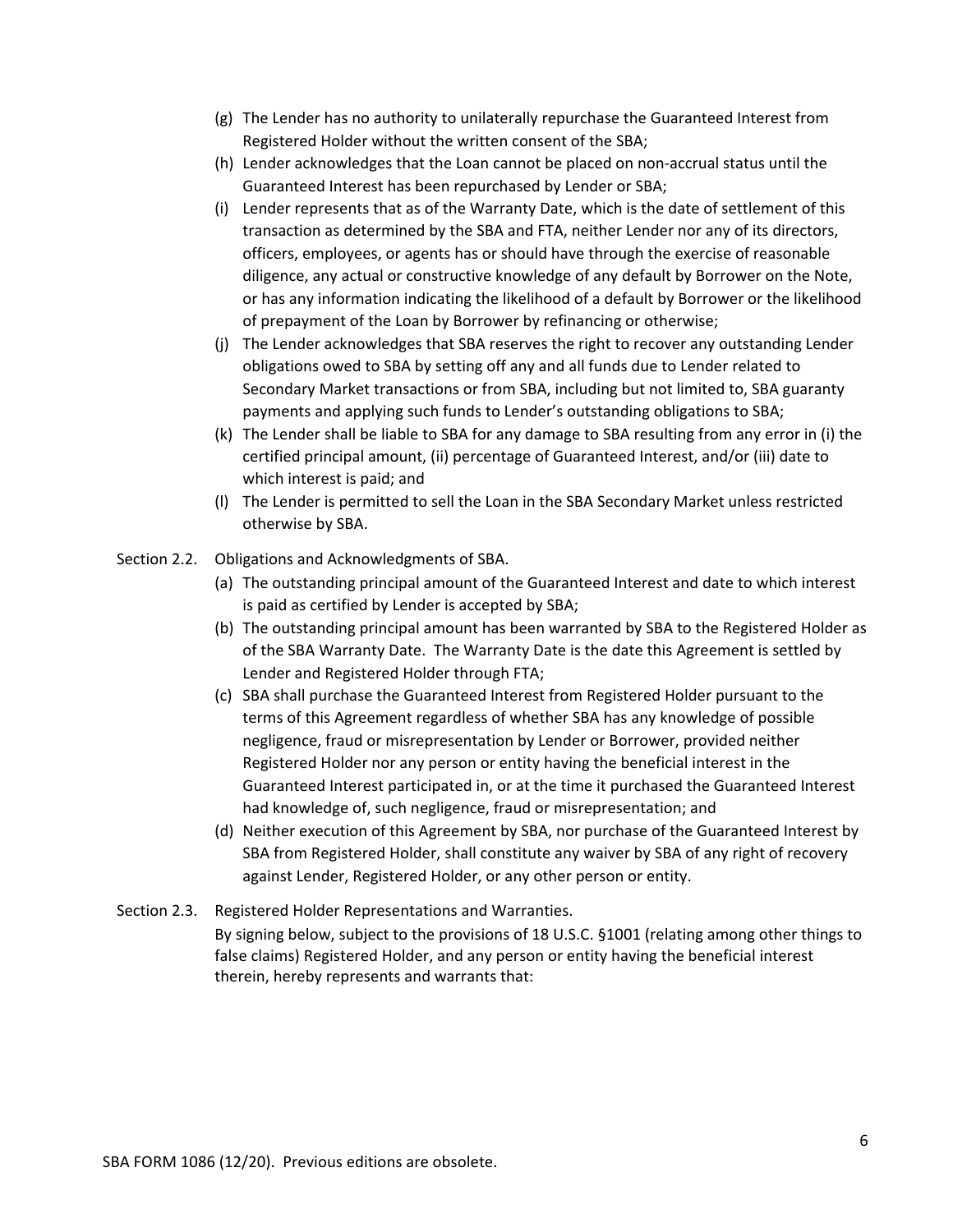- (a) The Registered Holder was not the Borrower, Lender or an "Associate" of Lender, or anyone standing in the same relationship to Borrower ("Associate" is defined in 13 C.F.R. §120.10);
- (b) Registered Holder had neither participated in nor been aware of any negligence, fraud or misrepresentation by Lender or Borrower with respect to the Note or related Loan documentation;
- (c) Registered Holder (for itself and each subsequent Registered Holder) hereby acknowledges that the Loan may be terminated on a date other than its maturity date. At that time, the Certificate will be called for redemption, at par, and the Registered Holder must submit an affidavit attesting to the provisions of this section. The Certificate will cease to accrue interest as of the date of such termination, regardless of whether the Certificate is surrendered and the affidavit is received;
- (d) If the Registered Holder is not the person or entity having the beneficial interest in the Certificate, Registered Holder hereby represents that it has obtained authorization from such holder of beneficial interest appointing Registered Holder as agent for such person or entity with respect to all transactions arising out of the respective obligations under this Agreement;
- (e) Each Registered Holder of the Guaranteed Interest shall be deemed to have represented that to the best of its knowledge, it has, and so long as it is a Registered Holder will have no interest in the Borrower, the Note or the collateral hypothecated to the Loan, other than the Guaranteed Interest held under this Agreement; and
- (f) Registered Holder will not service or attempt to service the Loan, or secure or attempt to secure additional collateral from Borrower.

#### **ARTICLE III. LENDER PAYMENT REMITTANCES AND LOAN REPORTING**

Section 3.1 Borrower Payment.

Lender shall send to the FTA the FTA share of all Borrower payments received after settlement of the loan sale. LENDER WILL NOT SEND ANY PAYMENTS DIRECTLY TO THE REGISTERED HOLDER OR TO THE BROKER/DEALER. Lender will retain a copy of this Form. Lender will not receive a return copy of this Form after settlement. The Wire transfer receipt from the settlement through the FTA will be the Lender's notification that the sale is complete.

Section 3.2 Scheduled Payment Amounts.

FTA must receive from Lender by the third calendar day of every month or the next business day thereafter if the third calendar day of the month is not a business day ("FTA Due Date"), the FTA's share of all sums Lender received from Borrower as regularly scheduled payments during the preceding month. On any payment not received in the offices of FTA by 5 PM Eastern Time on the second business day after the due date, FTA will, on behalf of SBA, levy a late payment penalty of five percent (5%) of the amount remitted late, or \$100, whichever is greater (subject to a maximum penalty of \$5,000 per month per reporting unit). This late payment penalty will be paid through FTA along with the late payment penalty identified in Section 3.5 of this Agreement.

Section 3.3 Payments Other Than Scheduled Payment Amounts.

SBA FORM 1086 (12/20). Previous editions are obsolete.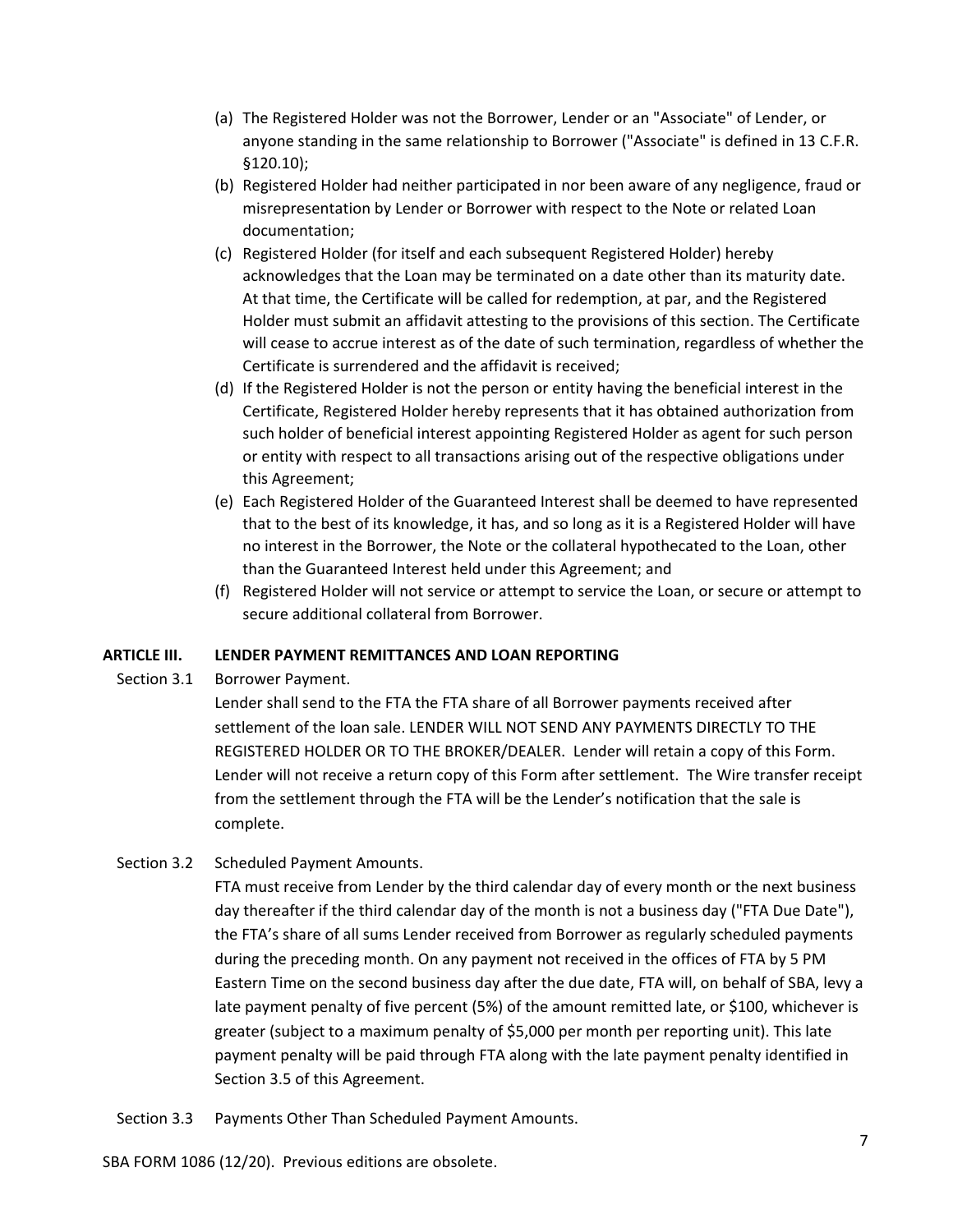With the exception of prepayments pursuant to Article VII of this Agreement, borrower payments received other than as regularly scheduled in the previous month must be remitted by Lender to FTA within two (2) business days of receipt of collected funds. Such remittance shall include the information described in Section 3.9 below.

Section 3.4. Lender Fees.

Lender's total fees as computed on the unpaid principal amount of the Guaranteed Interest for the period of actual services performed by Lender shall remain as specified in Article I above for the life of the Loan. These Lender fees are not transferable except to an entity to which servicing of the loan is assigned under the provisions of the Form 750 Agreement, SBA Rules and Regulations and SBA Standard Operating Procedures.

Section 3.5. Late Payments and Penalties.

As stated in Sections 3.2 and 3.5 of this Article, Lender remittance of the SBA Form 1502 and the funds collected are due to FTA by the FTA Due Date. POSTMARKS ARE NOT CONSIDERED AS PROOF OF RECEIPT. THE REQUIREMENT IS RECEIPT BY FTA. If Lender remittance, including complete payment information as specified in Section 3.5 of this Article is not received in the office of the FTA by 5 PM Eastern Time on the second business day after the FTA Due Date, Lender shall pay a late payment penalty to SBA (collected by FTA), which is **the greater of**:

- (a) \$100; or
- (b) five percent (5%) of the unremitted amount subject to a \$5,000 per month per reporting unit limit for the penalty.

If this penalty fee is not included in the Lender remittance, FTA, on behalf of SBA, shall levy such late payment penalty on Lender. Failure by Lender to pay such penalty and collection fees within ten (10) business days of receipt of a bill for such fees may constitute a significant violation of SBA Loan Program Requirements. FTA and SBA reserve the right to withhold these penalty fees from settlement of any future Guaranteed Interest sale, or any payment made by SBA or FTA to Lender. FTA will forward the fees due SBA on a regular basis, no less frequently than monthly, pursuant to FTA's contract with SBA.

Section 3.6 Demand Deposit Account.

Lender agrees to deposit the pro rata share of Borrower's payment due to the FTA in a segregated demand deposit account held by the Lender and titled as follows: "[insert legal name of Lender], FBO Guidehouse LLP as FTA, in trust for the individual security beneficiaries." The demand deposit account shall not refer to any party other than the Lender, FTA, and the individual security beneficiaries (as applicable).

```
Section 3.7. Limit on SBA Payment of Interest on Guarantee Purchases.
 For defaulted Loans in which the SBA has purchased the Guaranteed Interest and the 
 Registered Holder has been paid in full, the Lender is responsible for all accrued interest in 
 excess of 120 days from the interest paid to date used to compute the purchase amount.
```
Section 3.8. Loan Servicing.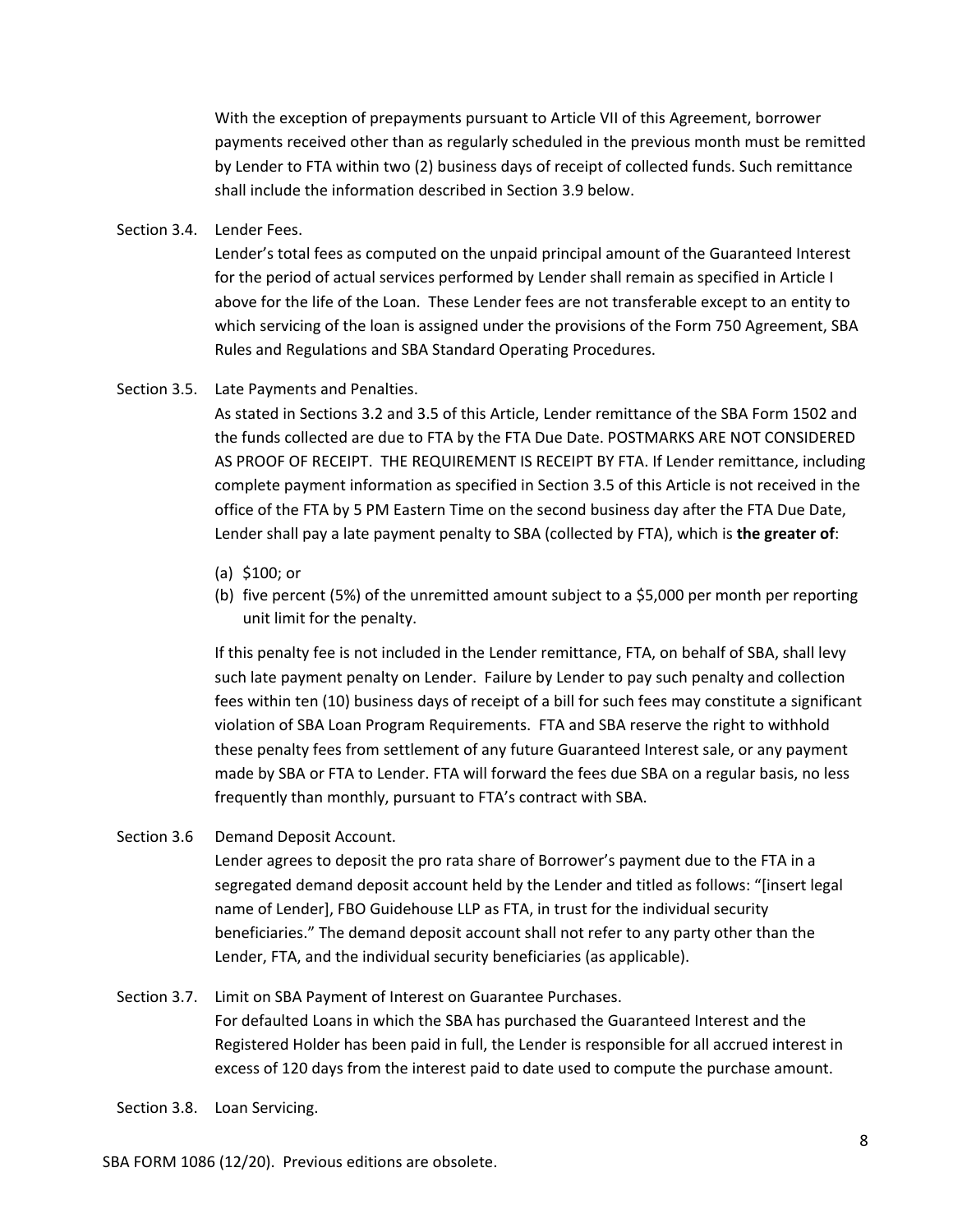Lender shall remain obligated under the terms and conditions of the 750 Agreement and shall continue to service the Loan in the manner set forth in the 750 Agreement and SBA Loan Program Requirements. Modifications to the 750 Agreement or the Note that do not affect the repayment terms of the Note may be effected by Lender or SBA without the consent of Registered Holder (for itself and any subsequent Registered Holder).

- (a) Lender, at the request of Borrower, may grant one deferment of Borrower's scheduled payments for a continuous period not to exceed three (3) months of past or future installments. Lender shall immediately notify FTA and the SBA Servicing Office in writing of any deferment. The notification will include:
	- (i) the SBA Loan Number;
	- (ii) the Borrower's name;
	- (iii) the terms of such deferment;
	- (iv) the date Borrower is to resume payment; and
	- (v) reconfirmation of the basis of interest calculation (e.g. 30/360 or Actual Days/365). Interest is not waived, only deferred.
- (b) Subsequent to the deferment period, payments received from Borrower will first be applied to accrued interest until such time as interest is paid to a current status, then to principal and interest.
- (c) Registered Holder may not demand repurchase of the Guaranteed Interest during the deferment period, or before Borrower's failure to pay the first scheduled installment following the deferment period.
- (d) Lender shall not authorize any additional deferment, or any extension of Loan maturity without the prior written consent of the Registered Holder.
- (e) No change in terms and conditions of repayment of the Note other than the deferment authorized in this Section shall be made by Lender or SBA without the prior written consent of Registered Holder. A request for such payment modification must be forwarded by Lender to FTA. FTA will forward the proposed modification to Registered Holder. The Registered Holder must respond to the request within ten (10) business days of the date of the request from FTA. Lack of response will be construed by Lender and FTA as non-consent, and appropriate action under Sections 6.1, 6.2 and 8.4 of this Agreement will be taken. FTA, at the discretion of Registered Holder, may provide the name of Registered Holder to Lender for direct negotiation of the modification.
- Section 3.9. Lender Loan Reporting.

By the FTA Due Date defined in Section 3.2 above, the Lender shall provide the following information on the Guaranty Loan Status and Lender Remittance Form (SBA Form 1502) with respect to each Loan, which Lender has sold to a Registered Holder and which, is registered with the FTA. Lender acknowledges that "each Loan" means all Loans registered with the FTA regardless of which version of SBA Form 1086 was executed at the time of sale or transfer. Loan data to be reported will include, but not be limited to:

- 1. SBA GP Number: the SBA Loan Number;
- 2. Next Installment Due Date: the date the Borrower is scheduled to make its next payment;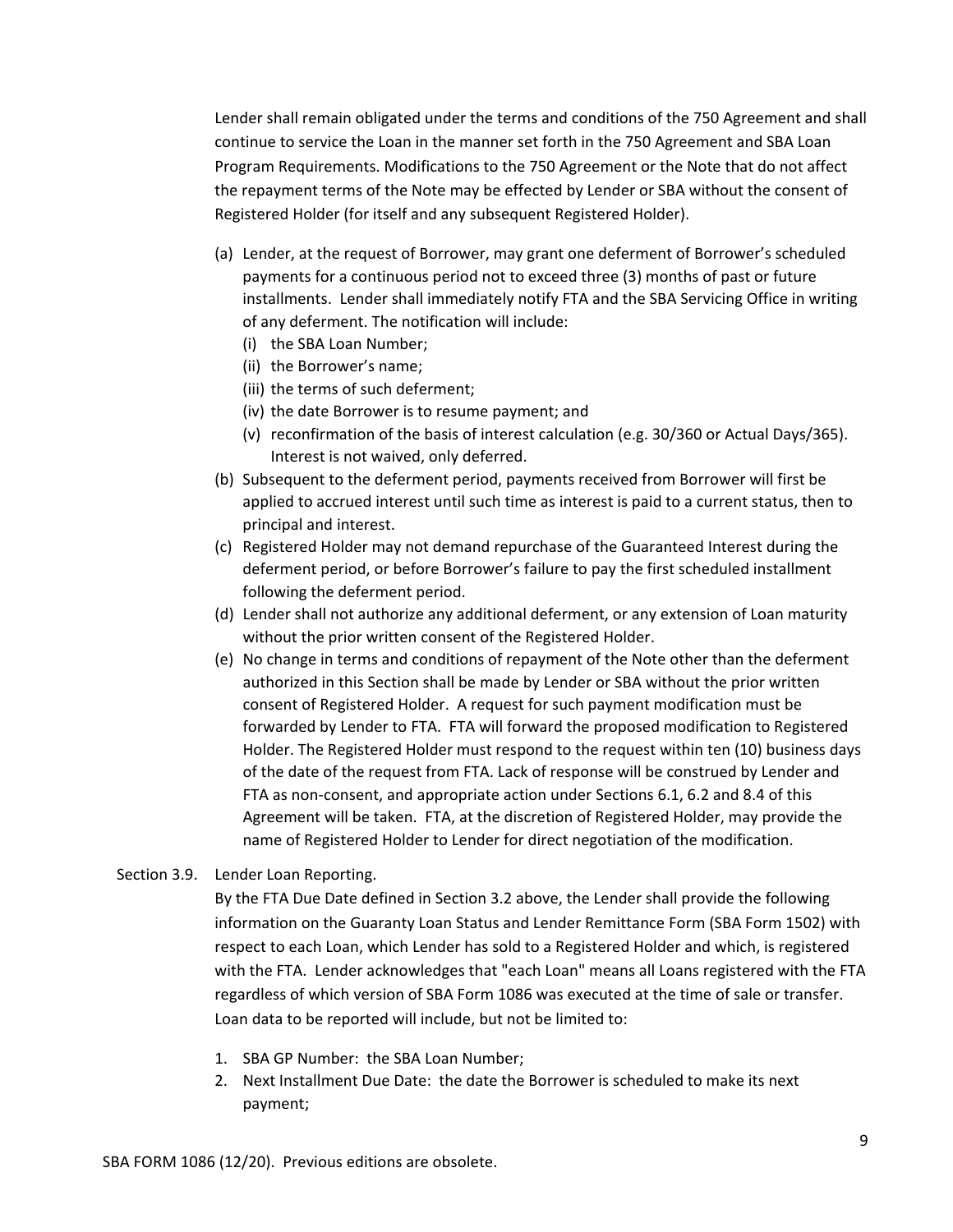- 3. Interest Rate: the rate of interest (or rates if the interest rate on a variable rate loan changed during the payment period) used to calculate the interest payment due the FTA (i.e., the Borrower's note rate less the Lender's servicing fee percentage);
- 4. Guaranteed Portion Interest: the guaranteed portion of the Borrower's interest payment received less the Lender's servicing fee;
- 5. Guaranteed Portion Principal: the guaranteed portion of the Borrower's principal payment received;
- 6. Total to FTA: the sum of the guaranteed portion interest plus guaranteed portion principal for the particular Loan;
- 7. Interest Period From and To: the time period covered by the interest rate and guaranteed portion interest in Items 3 and 4;
- 8. Number of Days: the number of days covered by the reported interest payment and period, determined in accordance with the calendar basis used to compute interest;
- 9. Calendar Basis: the interest computation calendar method stated at the time of the original Loan sale into the secondary market or as approved by the Registered Holder through a servicing action submitted by the Lender to the FTA. Acceptable computation methods for secondary market loans are 30/360 and Actual days/365;
- 10. Guaranteed Portion Closing Balance: the guaranteed portion of the balance remaining after applying the Borrower's most recent principal payment;
- 11. Remittance Penalty: late payment penalty pursuant to Section 3.5 of this Agreement or SBA's Subsidy Recoupment Fee; and
- 12. Grand Total: sum of the totals for Items 6 and 11. Equals the amount of the wire remitted to the FTA.
- Section 3.10. Reconciliation of Reported Loan Data.

Lender agrees to work with SBA and FTA, at no charge, to reconcile immediately any Loan in which the interest paid-to-date on the Lender's books differs from the records of the FTA by three (3) days or more and/or has a principal discrepancy greater than \$10.00. Lender agrees to provide a transcript of account of the Guaranteed Portion of the Borrower's payments made to the Lender within ten (10) business days of receipt of a request from SBA or FTA. Failure of Lender to provide a transcript upon request may cause the Lender to be fined \$100 by SBA.

Section 3.11. Lender Disclosure of Loan Data to FTA.

Upon request by FTA at any time, Lender shall issue at no charge a certified statement of the outstanding principal amount of the Guaranteed Interest and the effective interest rate on the Note as of the date of such certified statement.

# **ARTICLE IV. THE GUARANTEE INTEREST CERTIFICATE**

Section 4.1 Certificate as Evidence of Ownership.

SBA, Lender, and Registered Holder (for itself and each subsequent Registered Holder) agree that ownership of the Guaranteed Interest shall be evidenced by a Certificate to be issued by SBA. SBA shall issue such Certificate by designating and authorizing such issuance by FTA, or through its own facilities. The Certificate shall identify the Guaranteed Interest and shall state, among other things: (i) Name of Registered Holder, (ii) the Principal Amount of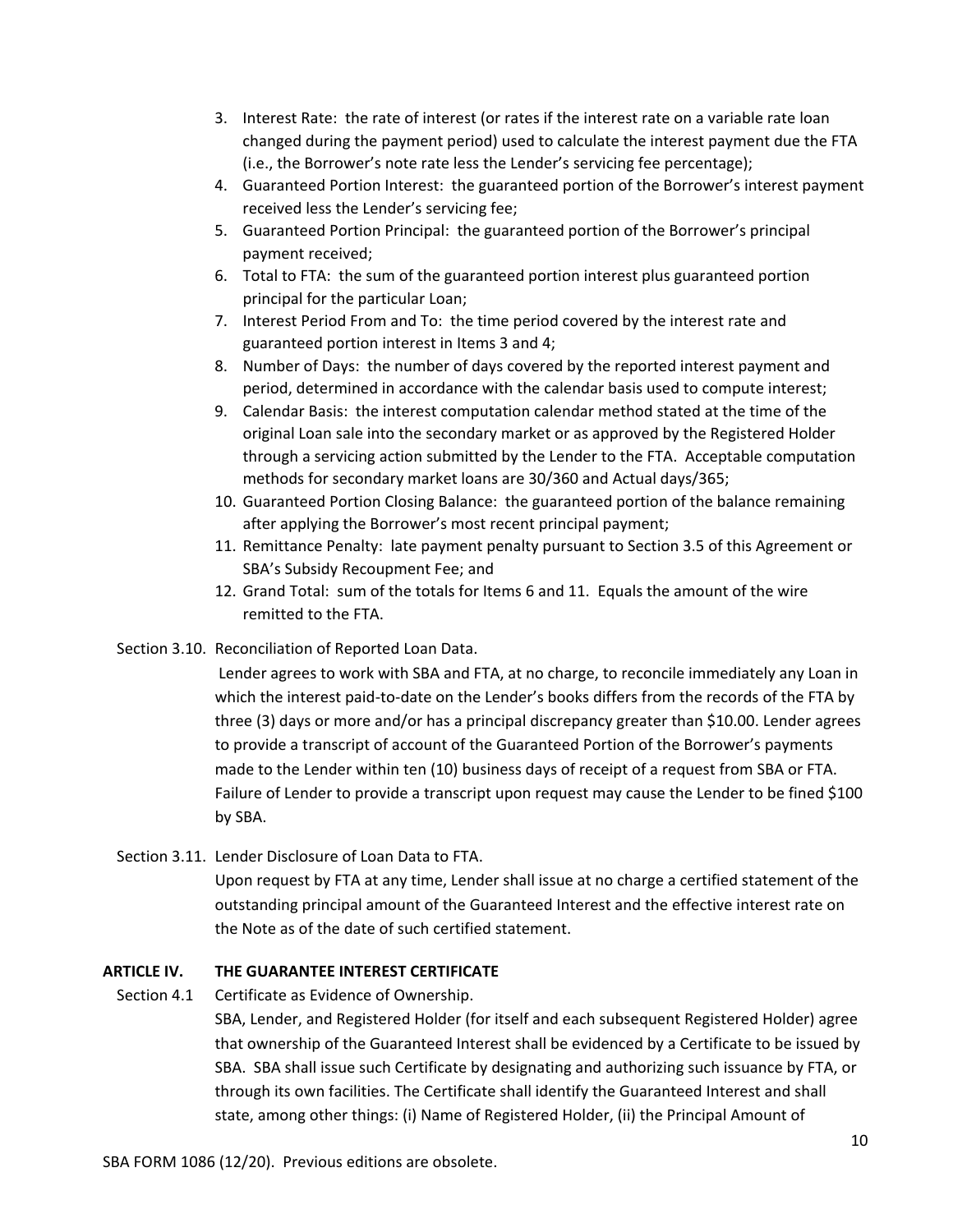Guaranteed Interest as of the Warranty Date, (iii) the Certificate Interest Rate, and (iv) the Borrower's Payment Date.

Section 4.2 Custodial Duties, Delivery and Transfer of Certificate.

FTA shall be the custodian of the executed original of this Agreement. The Agreement shall be delivered to FTA immediately after execution by Lender and Registered Holder. Upon execution of this Agreement and delivery to FTA, FTA shall issue to Registered Holder (or to Registered Holder's assignee if FTA is provided written information on a timely basis) the Certificate evidencing the ownership of the Guaranteed Interest in the Loan. Each Registered Holder shall receive the Certificate described herein. Registered Holder may obtain from FTA a copy of the executed Agreement pertaining to the Guaranteed Interest represented by the Certificate.

Section 4.3 Certificate Assignment and Transfers.

Each Registered Holder maintains under this Agreement the right to assign the Guaranteed Interest. Registered Holder may, without the consent of SBA, Lender or FTA, transfer the ownership of the Guaranteed Interest and all of its rights and obligations under this Agreement to a subsequent assignee via the SBA Form 1088 (other than the Borrower, Lender, or an "Associate" of the Lender as defined in 13 C.F.R. §120, or anyone standing in the same relationship to the Borrower). SBA, however, will only be obligated to purchase the Guaranteed Interest under Section 2.2 in the event of such assignment to the extent that such assignee has complied with all of the Registered Holder's obligations under this Agreement.

- (a) Transfer of the Guaranteed Interest by Registered Holder may be effected by the transferee:
	- (i) obtaining from the transferor the executed SBA Form 1088;
	- (ii) presenting the Certificate and executed SBA Form 1088 to FTA for registration of transfer and issuance of a new Certificate;
	- (iii) paying to FTA a Certificate issuance fee set from time to time by SBA; and
	- (iv) presenting to FTA the exact spelling of the name in which the new Certificate is to be issued, complete address and taxpayer identification number of the new Registered Holder, name, email address and telephone number of the person handling the transfer, and complete instructions for delivery of the new Certificate.
- (b) The effective date of any transfer of the Guaranteed Interest shall be the date on which such transfer is registered on the books of FTA. Any payment or action by FTA or SBA to the transferor Registered Holder prior to the effective date of the transfer of the Guaranteed Interest shall be final and fully effective. Neither SBA nor FTA shall have any further obligation to the transferee Registered Holder with respect to such payment or action, and any adjustment between the transferor and transferee resulting from such payment or action by SBA or FTA shall be the responsibility and obligation solely of the transferor and transferee.
- (c) FTA will make payments on the payment date to the person or entity that, on the books of FTA, is the Registered Holder as of the close of business on the Record Date. The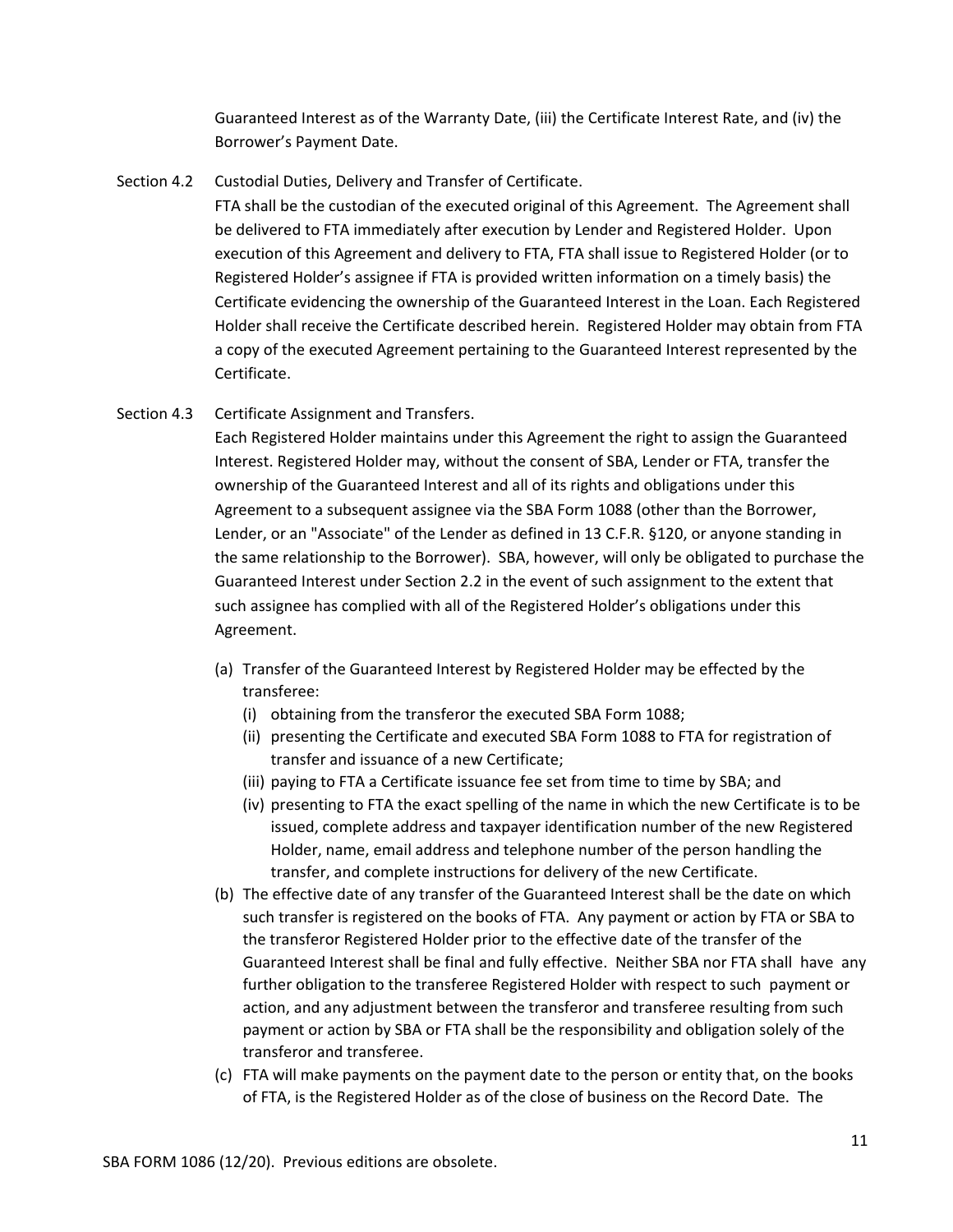Record Date is the last business day of the prior month. Any other adjustment between transferee and transferor is their responsibility and obligation. At any given time, there shall only be one Registered Holder entitled to the benefits of ownership of the Guaranteed Interest. Upon transfer of the Guaranteed Interest, the transferor shall cease to have any right in the Guaranteed Interest or any obligation or commitment under this Agreement.

Section 4.4. Certificates Lost, Destroyed, Stolen, Mutilated or Defaced. Procedures for claim resulting from loss, theft, destruction, mutilation or defacement of a Certificate are found in Secondary Market Regulations (13 C.F.R. Part 120 Subpart F). Upon written request, FTA will provide such procedures to any claimant.

#### **ARTICLE V. FTA OBLIGATIONS AND ADMINISTRATIVE RESPONSIBILITIES**

- Section 5.1 FTA as Central Registrar. FTA shall serve as the central registry of Certificate ownership.
- Section 5.2 FTA Obligations as Paying Agent.

FTA shall have the obligation to remit to Registered Holder payments received pursuant to Article III of this Agreement (less applicable fees and penalties, if any), as follows:

- (a) Investor payment date will be the fifteenth of the month or the next business day if the fifteenth of the month is not a business day. Any payment received by the FTA up to the second business day prior to the investor payment date will be sent to the Investor on the investor payment date.
- (b) Any payment received by FTA on or after the second business day prior to the Investor payment date of the month following Borrower's scheduled payment will be remitted to Registered Holder within two (2) business days of receipt of immediately available funds by FTA.
- (c) Other amounts received from Lender by FTA will be held and applied as required by this Agreement.
- (d) FTA may offset from payments due to Registered Holder, for any guaranteed interests with beneficial ownership, any prior overpayments made to Registered Holder. FTA will provide Registered Holder FTA's transcript of account of the guaranteed interest in offset of any remittances pursuant to Section 5.2 (f) of this Agreement.
- (e) Prepayments pursuant to Article VII of this Agreement or full redemption payments received by FTA from Lender or SBA shall be remitted by FTA to Registered Holder by wire transfer within two (2) business days of receipt of immediately available funds by the FTA. Payment on full redemption of the Certificate will be made only after presentation of the Certificate to FTA by Registered Holder. FTA shall retain a final transfer fee upon redemption.
- (f) Each remittance by FTA to Registered Holder shall be accompanied by a statement of (i) the amount allocable to interest, (ii) the amount allocable to principal, and (iii) the remaining principal balance as of the date on which such allocations were calculated.
- (g) If FTA fails to make timely remittance to Registered Holder in accordance with this Section, the FTA shall pay to Registered Holder, (i) interest on the unremitted amount at the rate provided in the Note less applicable fees, and (ii) a late payment penalty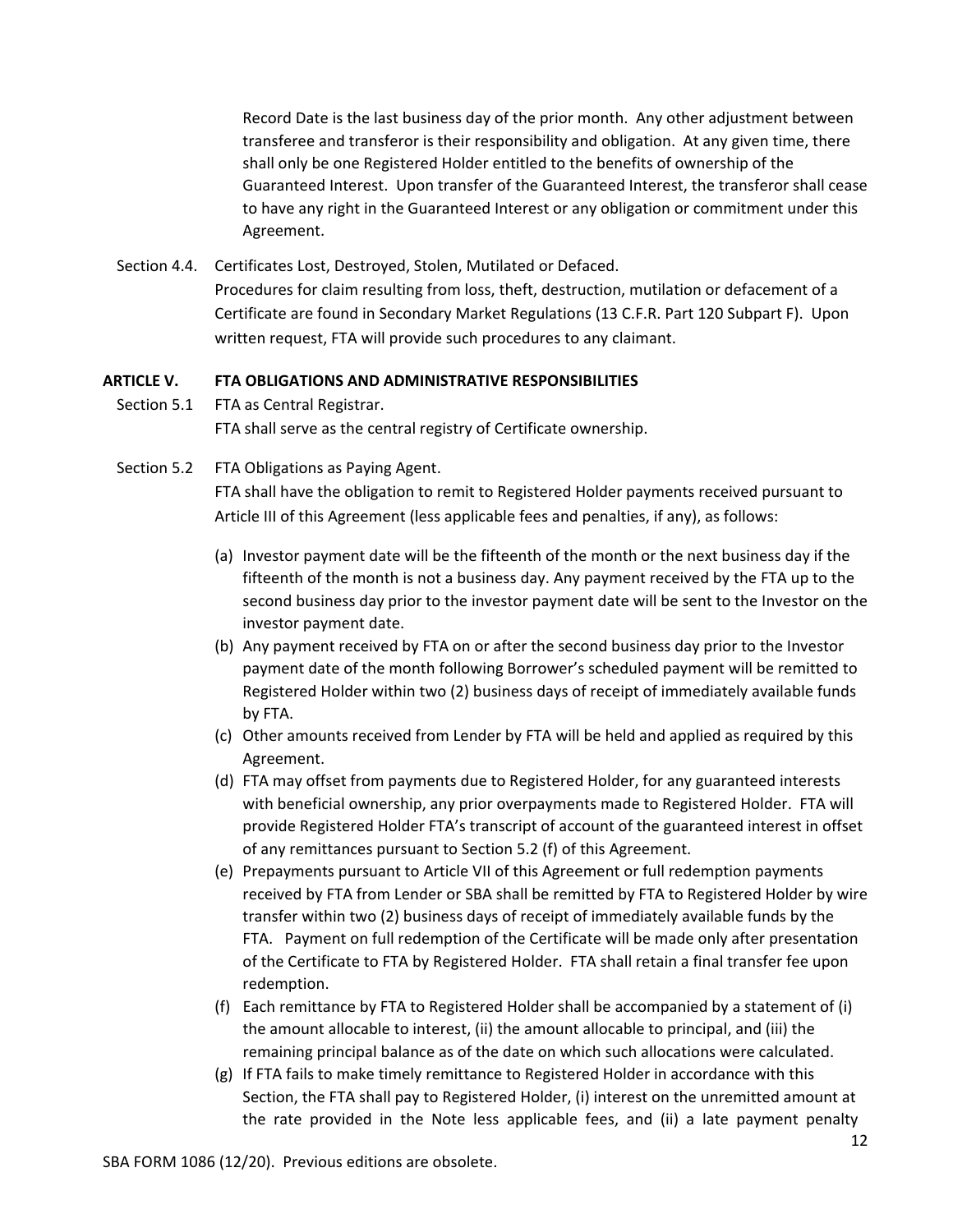calculated at a rate of 12% per annum on the amount of such payment. In addition, FTA shall pay a fee of \$100 per loan to SBA. The fee paid to SBA shall be limited to not more than \$50,000 per month.

#### Section 5.3 Payment Report Reconciliation.

FTA agrees to identify to Lender each month any Loan in which the paid-to-date on its books differs by three (3) days or more from the paid-to-date on the books of Lender and/or has a principal balance discrepancy greater than \$10.00, provided the information required by Section 3.9 has been submitted to FTA by Lender. Such identified differences will be reconciled on a timely basis.

- Section 5.4 Administrative Duties to Registered Holder.
	- (a) FTA agrees to issue Certificates within two (2) business days of settlement or receipt of the SBA Form 1088.
	- (b) FTA agrees to acknowledge any request from Registered Holder for late payment claims within ten (10) business days of receipt.
	- (c) FTA agrees to forward to Registered Holder, within one (1) business days of receipt, any servicing request requiring concurrence of Registered Holder. FTA agrees to forward Registered Holder's response to Lender within one (1) business days of receipt. If FTA does not receive a response from Registered Holder within ten (10) calendar days from the date of the request, Registered Holder will be deemed to have submitted a response of non-consent. FTA is directed to take appropriate action pursuant to Sections 6.1, 6.2 and 7.6 of this Agreement.
	- (d) Where the Guaranteed Interest is a part of a Pool pursuant to 13 C.F.R. Part 120 Subpart F of SBA's rules and regulations (as amended), the FTA, as manager of the Pool, will, on behalf of the Registered Holder of Pool Certificates, agree to servicing actions by Lender that have been approved by SBA that will not affect the rights of the Registered Holder.
- Section 5.5. FTA Obligation for Late Payments on Guarantee Purchase Payments. FTA agrees to pay accrued interest for any Loan, which FTA fails to include in the late payment report described in Section 6.1. FTA shall be responsible for interest beginning 90 days after the interest paid to date of the Loan and continuing until 30 days after the SBA Servicing Office receives notification of the arrearage.
- Section 5.6 Loan Payment Report Processing and Delivery to SBA. The FTA shall process loan information received from Lenders via SBA Form 1502 reporting and submit the data electronically to SBA on a daily basis. FTA can receive SBA Form 1502 statements from Lenders via various delivery methods, including but not limited to: FTA's website or SFTP (Secured File Transfer Protocol). Upon receipt of the loan information, FTA shall validate the data, and accept those elements that match the data file provided by SBA. FTA will provide an electronic update back to SBA each business day. The FTA shall be responsible for contacting Lenders to correct loan data submitted for the prior reporting period, and to reconcile missing or incorrect loan information. Lender shall respond to FTA request for information within five (5) business days of receipt of such request. Lender's response to FTA request for loan information shall be substantive enough so FTA can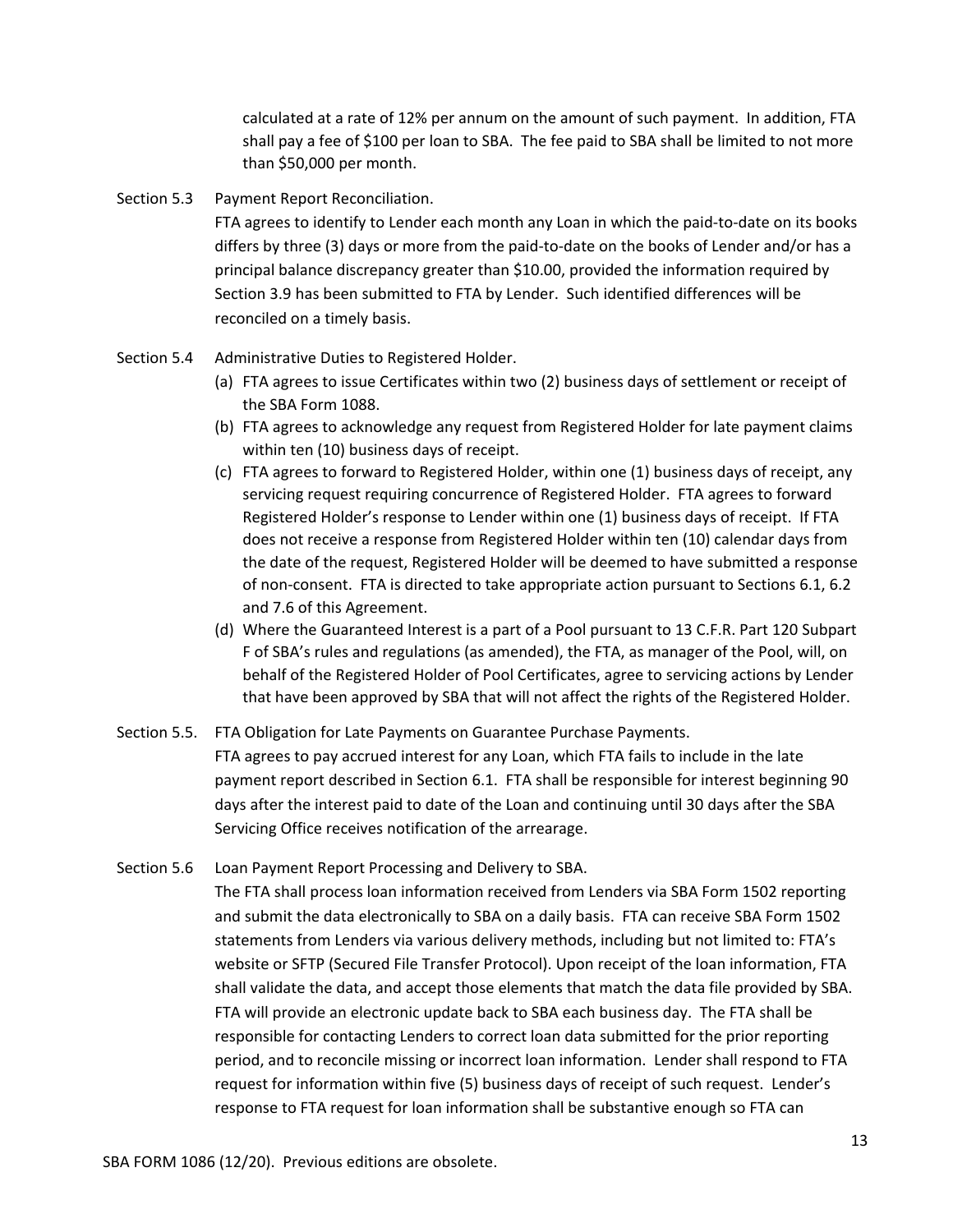reconcile loans. Reconciliation will be performed on a daily basis during the course of the month following the last reporting period. The FTA shall collect and track the known loan data errors that were corrected during the month following a reporting period. FTA shall verify SBA Form 1502 data reported by Lenders against edit criteria provided by SBA. FTA shall report information to SBA on loan accounts that remain uncorrected. Uncorrected loan account information shall include GP number, name of Lender and description of loan error. From time to time, FTA shall provide additional reports derived from the SBA Form 1502 reporting process described above, as prescribed by SBA.

#### **ARTICLE VI. PURCHASE OF GUARANTEED INTEREST**

Section 6.1 Purchase of Guaranteed Interest by Lender.

- (a) FTA will provide to each SBA Servicing Office on or before the last business day of the month a list of Loans which are in arrears based on criteria supplied to FTA by SBA.
- (b) Within five (5) business days of the receipt of the list, the SBA Servicing Office will contact Lender to determine the status of the Loan. A Loan requires action where:
	- (i) Lender's records indicate the interest paid-to-date is more than sixty (60) days in arrears; or
	- (ii) default by Borrower in payment of any installment of principal and interest has continued uncured for more than sixty (60) days.

SBA will, in consultation with the Lender, decide on an appropriate remedial action under Section 3.8 of this Agreement, or determine whether Lender will be offered the option to purchase the guaranteed portion. This Lender purchase option expires if the interest paid-to-date as reported by the FTA exceeds 120 days, at which point SBA will immediately notify the FTA of its intention to purchase the guaranty from the secondary market. Unless SBA identifies the loan having been in deferment status previously, the Lender will be responsible for all accrued interest owed beyond 120 days. SBA reserves the right to offset guaranty proceeds paid against any excess interest amount due.

- (c) SBA will notify the FTA in writing of the action to be taken within five (5) business days of the decision. Where the decision is for Lender to purchase the Guaranteed Interest, FTA, at its option, may request a transcript of account of the guaranteed portion of the Loan from Lender. Lender agrees to provide the transcript of account within five (5) business days of receipt of the request from FTA. Lender's failure to comply with the request for transcript may result in a \$100 penalty payable to SBA.
- (d) FTA and Lender will attempt to reconcile the transcript of account of the guaranteed portion of the Loan within ten (10) business days of the receipt of the transcript by FTA. If Lender and FTA cannot agree on the balance and interest paid-to-date, FTA will immediately send the Lender's and FTA's transcript to the SBA Servicing Office for reconciliation. The reconciliation by the SBA Servicing Office will be final. SBA will notify Lender and FTA of the reconciliation immediately. Within ten (10) business days of the reconciliation of the account of a Loan that the Lender is to repurchase, the Lender will transmit and FTA will receive ten (10) business days advance written notice of the date of purchase. Within two (2) business days of receipt of such notification, FTA will notify Registered Holder of the repurchase date and request Registered Holder to forward the Certificate to FTA.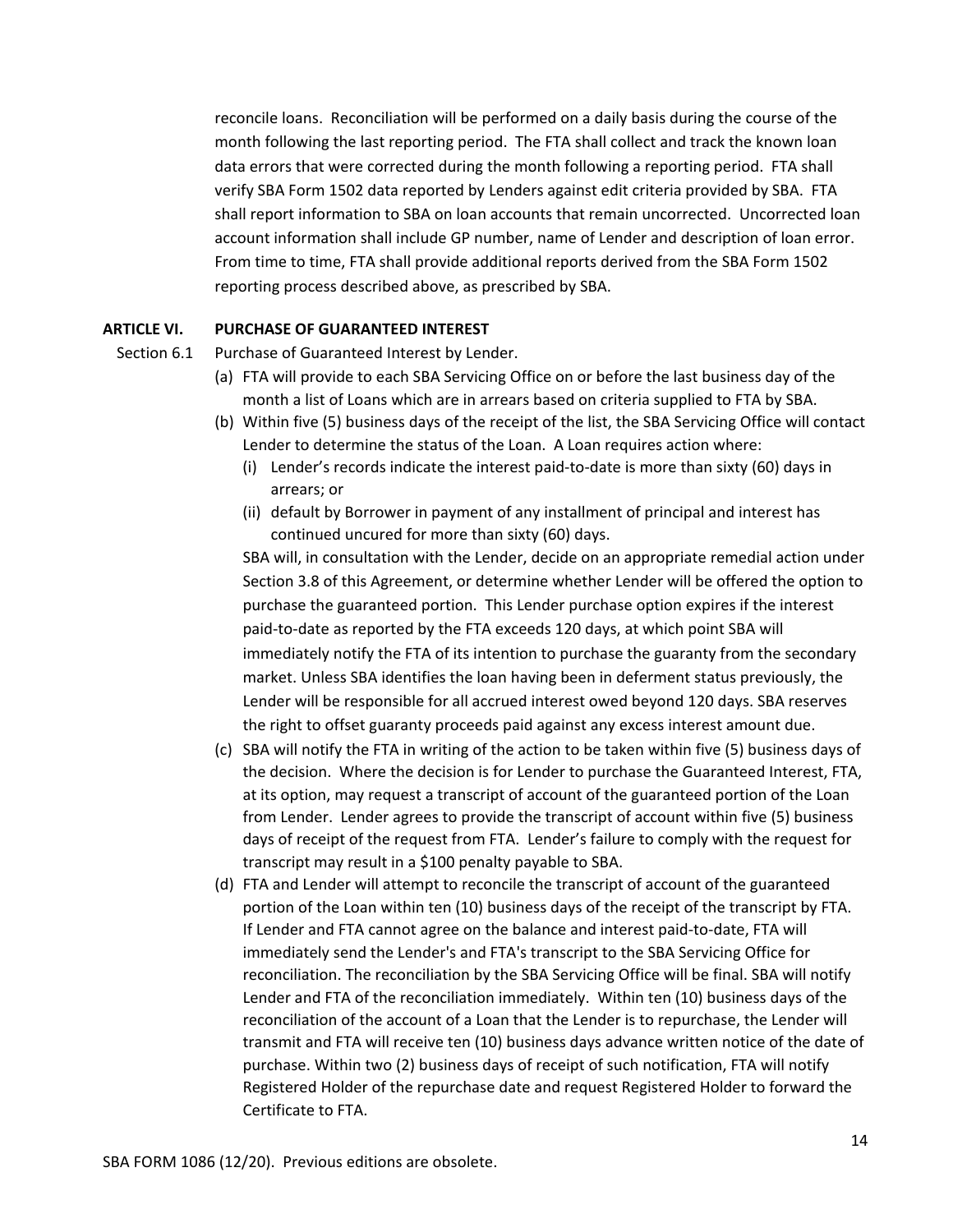- (e) On the date of purchase, Lender, without further notification from FTA, will forward by wire transfer a payment to FTA that includes the outstanding principal balance of the Guaranteed Interest plus, interest through the date immediately preceding the date of the wire transfer. The wire must be accompanied by SBA Form 1502 for the prepayment funds. An officer of the Lender must also provide a certification that the Borrower has defaulted on a payment due under the Note for sixty (60) days of more and repurchase is being made pursuant to Section 6.1 of this Agreement.
- (f) Upon receipt of the purchase amount from Lender (or from SBA pursuant to Section 6.2 of this Agreement), FTA shall remit to Registered Holder within two (2) business days the outstanding principal balance of the Guaranteed Interest plus interest through the date immediately preceding the date of Lender purchase. FTA may deduct from such amount a final transfer charge for the final transfer and redemption of the Certificate. The amount of such final transfer charge will not exceed the normal transfer charge for Certificates.
- (g) Upon repurchase of the Guaranteed Interest by Lender, the rights and obligations of Lender, FTA and SBA shall be governed by the 750 Agreement and SBA Loan Program Requirements and any continuing provisions of this Agreement. SBA may request both Lender's and FTA's transcripts for reconciliation. SBA's reconciliation will be final.
- Section 6.2 Purchase of Guaranteed Interest by SBA.

SBA shall at any time have the option to purchase from the Registered Holder the outstanding balance of the Guaranteed Interest at the Note rate less the Lender's servicing fee. Failure of the Registered Holder to submit the Certificate to FTA for redemption on the date of prepayment specified by SBA or FTA will not entitle the Registered Holder to accrued interest beyond such date.

- (a) Written notices will be given to Lender and FTA when SBA is to purchase the Guaranteed Interest. Within five (5) business days of such notice, Lender will provide a transcript of account of the guaranteed portion of the Loan and final statement of account of the Guaranteed Interest to FTA. Failure by Lender or FTA to provide the transcript may result in a \$100 penalty payable to SBA by the party failing to comply. FTA will reconcile the transcripts and the reconciliation will be final.
- (b) Within five (5) business days of final reconciliation of the account, SBA will provide ten (10) business days advance written notice to FTA of the date of purchase. FTA, within two (2) business days of the receipt of the written notice, will notify Registered Holder of the repurchase date and request Registered Holder to forward the Certificate to FTA.
- (c) On the purchase date, SBA will arrange to have funds wired to FTA. Upon receipt of the purchase amount from SBA, FTA shall remit to Registered Holder, within two (2) business days, the outstanding principal plus accrued interest through the date immediately preceding the date of SBA purchase. SBA's payment of accrued interest to the payment date on a fixed interest rate Note shall be at the Note rate less the Lender's servicing fee. On Notes with a variable interest rate, SBA's payment of accrued interest shall be at that rate in effect on the date of the earliest uncured Borrower default, if the Loan is in default, or at the rate in effect at the time of purchase, less the Lender's fees if the Loan is not in default.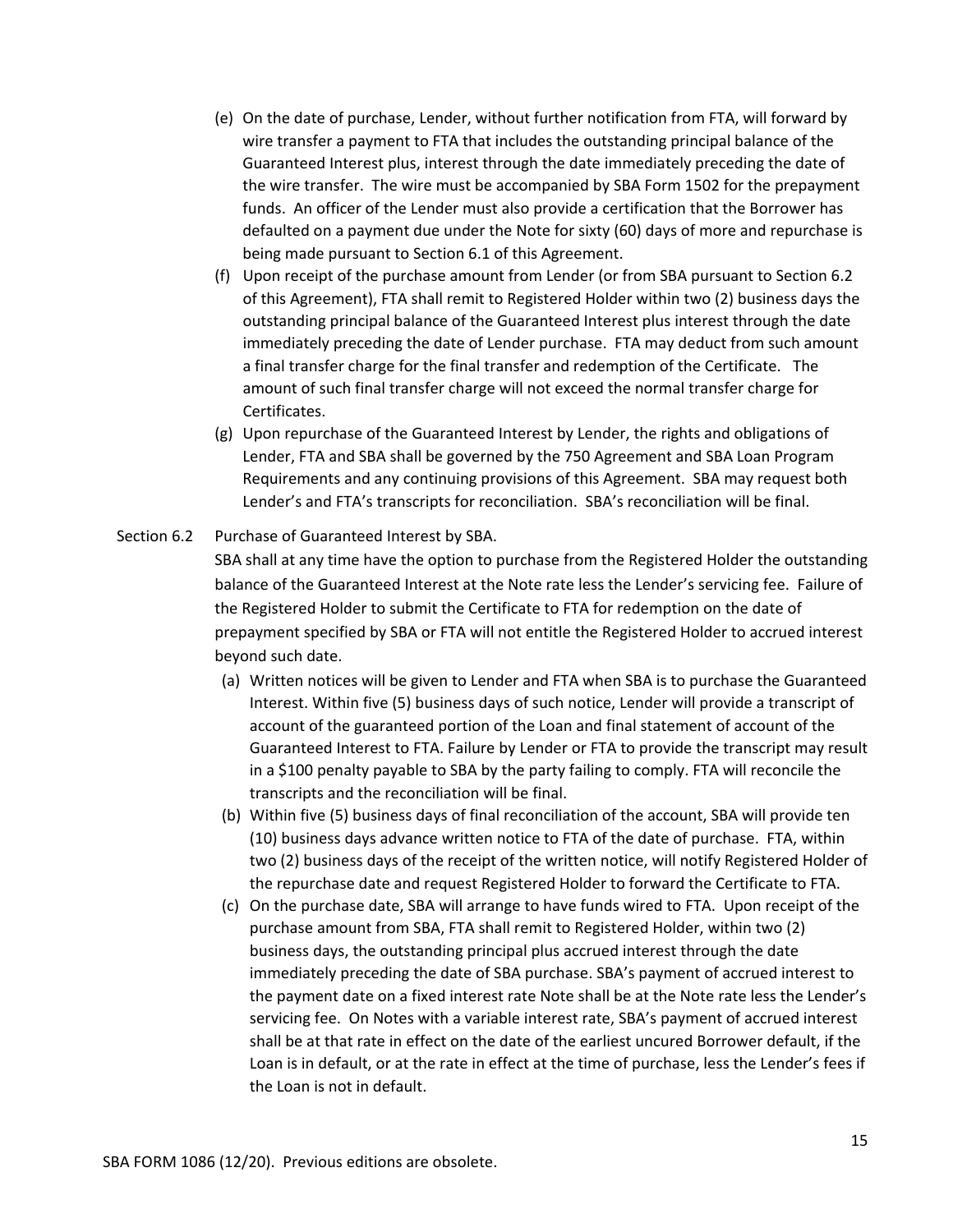- (d) If Lender fails to furnish a current transcript of account of the guaranteed portion of the Loan and the statements as required by this Section and Section 8.5(a)(i) of this Agreement within five (5) business days after SBA's request therefor, then SBA may rely on the certified statement of account with supporting documentation, from FTA. If any such information shall be inaccurate, whether inadvertently or otherwise, an appropriate adjustment in settlement will be made as expeditiously as possible.
- (e) SBA shall not be liable for any amount attributable to any late payments.
- (f) Upon written demand by SBA, Lender shall immediately repay to SBA the amount by which the amount paid by SBA exceeds the amount of SBA's obligation to Lender under the 750 Agreement and SBA Loan Program Requirements, and the amount paid by SBA for any payments by Borrower which were not remitted by Lender to FTA, including accrued interest thereon, plus accrued interest at the Note interest rate computed on the unpaid balance of the Guaranteed Interest from the date of purchase by SBA to date of repayment by Lender.
- (g) Upon purchase of the Guaranteed Interest by SBA pursuant to this Section, the rights and obligations of Lender and SBA shall be governed by the 750 Agreement and SBA Loan Program Requirements and any continuing provisions of this Agreement. SBA shall be deemed a transferee of the Guaranteed Interest and the final Registered Holder thereof with all the rights and privileges of such Registered Holder under this Agreement.

#### **ARTICLE VII. PREPAYMENT OR REFINANCING BY BORROWER**

- Section 7.1 Permissibility of Prepayment. A Borrower may prepay a Loan guaranteed by SBA at any time.
- Section 7.2 Definition of Prepayment.

A prepayment subject strictly to this Section is any payment which is greater than twenty percent (20%) of the principal amount outstanding at the time of prepayment.

# Section 7.3 Advance Written Notice from Lender.

Lender shall transmit written notice to FTA of Borrower's intent to make a partial or full prepayment of principal. Such prepayment can be from a refinancing or otherwise. The prepayment date is the date prior to maturity that Lender has established with the FTA, and on which immediately available funds shall be delivered to FTA. The written notice shall be received by the FTA at least ten (10) business days prior to prepayment date, and it shall be Lender's responsibility to verify receipt of such notice by FTA. Lender's notice to FTA shall include:

- (a) SBA Loan number and Borrower name;
- (b) Prepayment date;
- (c) Principal amount of the guaranteed portion of the Loan being prepaid; and
- (d) The accrued interest on the guaranteed portion of the Loan due the FTA as of prepayment date (interest shall accrue through and including the calendar day immediately preceding the prepayment date).

FTA shall, upon receipt of notice pursuant to this Section, advise the Lender in writing of any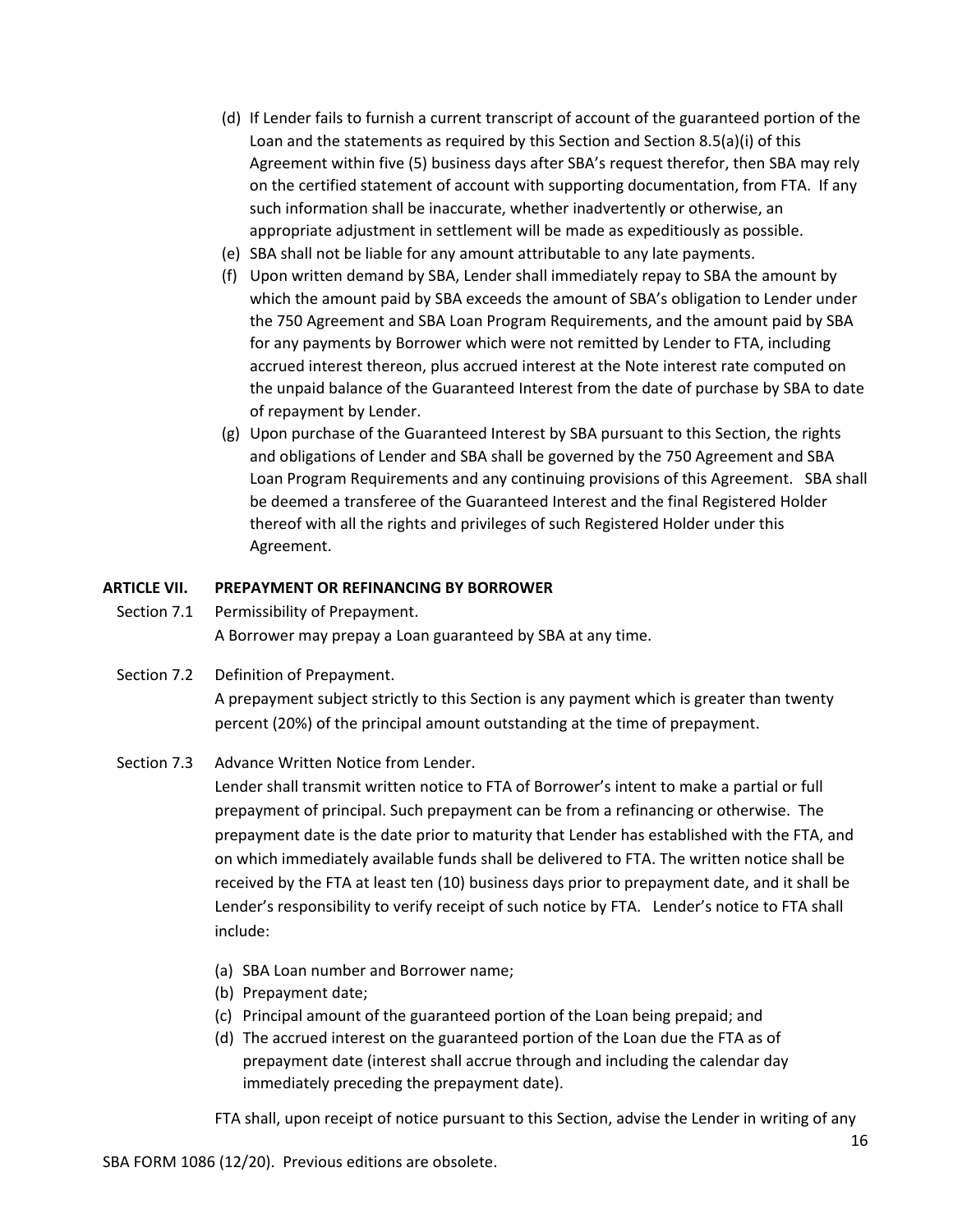discrepancy between the prepayment information supplied by the Lender and the FTA's current records. Lender agrees to work with FTA to resolve errors or miscalculations that were made by the Lender or FTA during the course of the Loan and which are discovered subsequent to the prepayment.

#### Section 7.4 Performance.

On the prepayment date, Lender will wire the amount due to FTA without notification from FTA. The wire must be accompanied by SBA Form 1502 for the prepayment funds. An officer of the Lender must also provide the following certifications:

- (a) The prepayment is in accordance with the terms of this Agreement, the Note and applicable law; and
- (b) The prepayment funds are either Borrower's own funds or funds borrowed by Borrower from this or another lending institution (whether or not guaranteed by SBA) pursuant to a separate transaction.

The certifications are intended to guard against Lender's unilateral repurchase of the Guaranteed Interest from the Registered Holder without prior written consent of SBA. Lender's failure to provide such timely certification may result in a \$100 penalty payable to SBA. If funds are not received by FTA on the prepayment date, Lender shall have thirty (30) calendar days from the date originally identified as the prepayment date to forward the prepayment funds. The funds will accrue interest through the day immediately prior to the **date payment is received by FTA. If funds are not received within this thirty (30) day period,** a new written notice is required in accordance with Section 7.3 of this Agreement.

Section 7.5 Remittance to Registered Holder. FTA will remit the prepayment amount to Registered Holder in accordance with Section 5.2 of this Agreement.

# Section 7.6. Emergency Repurchase Authority by Lender. In certain critical situations in which the Borrower's ability to remain in business is directly dependent on a change in the provisions relating to the installment payments by Borrower, SBA may permit Lender to repurchase the Guaranteed Interest from the Registered Holder. Such permission, to be effective, must be in writing.

- (a) Lender must submit to the SBA Servicing Office a written request, which includes the following:
	- (i) Current financial statements of the Borrower;
	- (ii) A written decline from Registered Holder to a specific request for a change in the terms and conditions of the payment, or a written statement from FTA that no response was received from Registered Holder or the Guaranteed Interest is part of a Pool;
	- (iii) A statement that the proposed change in the terms and conditions of the Loan is solely for the benefit of Borrower; and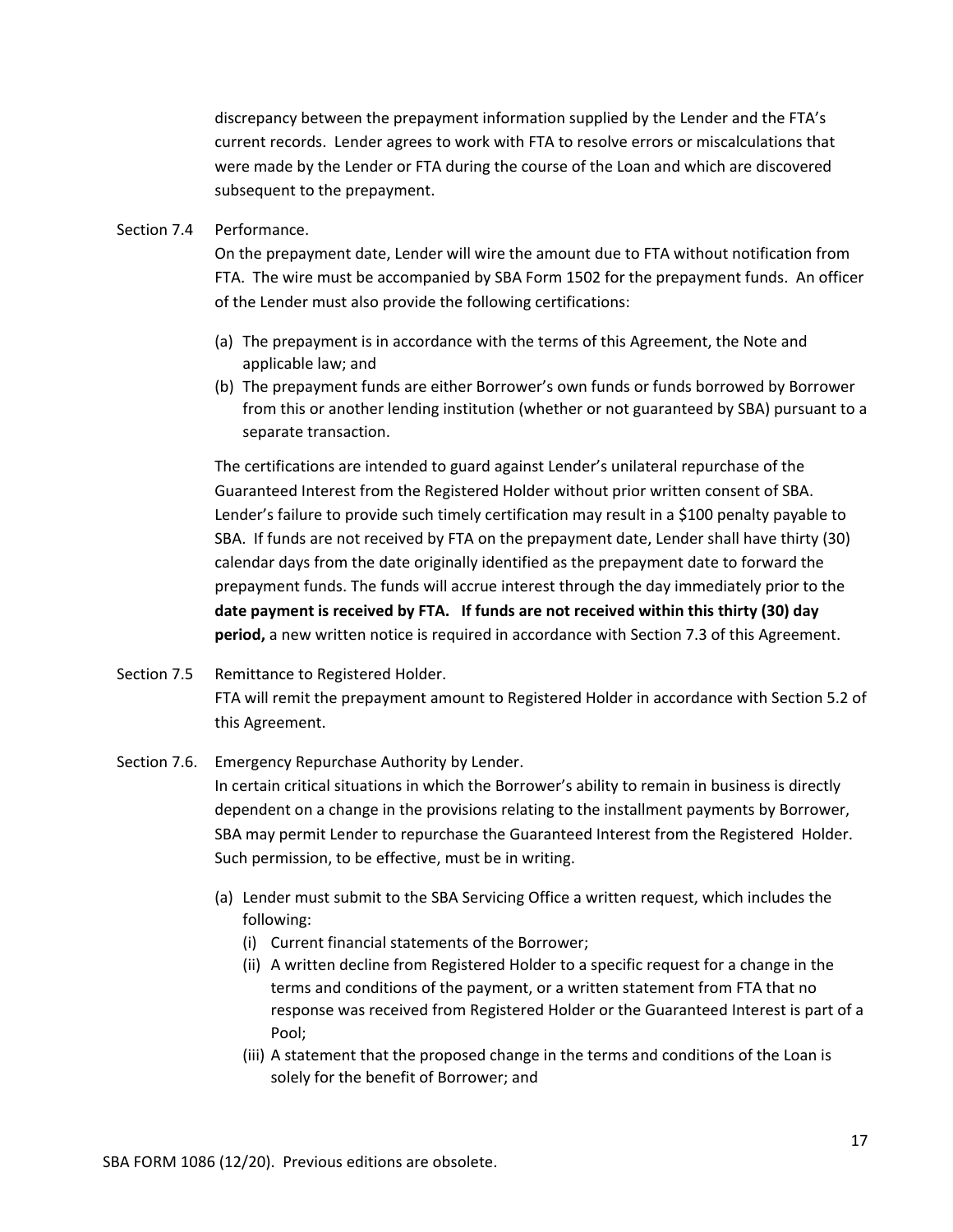- (iv) A certification by Lender that it will make the requested change in the terms and conditions if repurchase is approved by SBA.
- (b) The SBA Servicing Office must review the financial statements of Borrower and any other appropriate information and conclude that:
	- (i) A situation exists that Borrower's business will likely fail if the change is not approved; and
	- (ii) It is probable that the business will survive and resume payment if the change is approved.
- (c) If all conditions are met, the SBA Servicing Office may approve the purchase of the Guaranteed Interest by Lender. If Lender purchases the Guaranteed Interest pursuant to this Section 7.6, Lender must also follow the provisions of Section 6.1 and provide FTA with ten (10) business days advance written notice of the date of purchase. Lender must also provide FTA with the written approval from the SBA Servicing Office to repurchase the Guaranteed Interest in lieu of the prepayment certification as required by Section 7.4.

# **Guaranteed Interests purchased pursuant to this Section may not be resold unless the Borrower has made all payments as scheduled in the Note for a period of twelve (12) months.**

(d) Unless all conditions in this Section are met, Lender may repurchase a loan only on a willing buyer-willing seller basis, subject to SBA approval. Lender liquidity or a desire to add loans to a portfolio are not acceptable reasons to pay off a loan at par.

# **ARTICLE VIII. EVENTS OF DEFAULT**

# Section 8.1 Default by Lender.

When SBA determines that the Lender has failed for any reason to remit to FTA the payments required pursuant to Article III of this Agreement, SBA may purchase the Guaranteed Interest under the provisions of Section 6.2 of this Agreement, provided however, under no circumstances shall SBA be liable for any amount attributable to any late payment charge.

# Section 8.2 Remedies Available to SBA.

If SBA purchases the Guaranteed Interest from Registered Holder because of default by Lender, and if Borrower has not been in uncured default on any payment due under the Note for more than sixty (60) calendar days, SBA shall have the option:

- (a) to require Lender to purchase the Guaranteed Interest from SBA for an amount equal to the amount paid by SBA to Registered Holder plus accrued interest (at the interest rate provided in the Note) from the date of the SBA purchase to the date of the Lender's repurchase, plus a penalty equal to twenty percent (20%) of the amount paid by SBA; or
- (b) to require Lender to pay SBA a penalty equal to twenty percent (20%) of the amount paid by SBA to Registered Holder.

# Section 8.3 SBA Reliance on FTA Transcript.

If Lender fails to furnish a current transcript of account of the guaranteed portion of the Loan and the statements as required by Section 8.5(a)(i) within five (5) business days after SBA's request therefor, then SBA may rely on the certified statement of account with supporting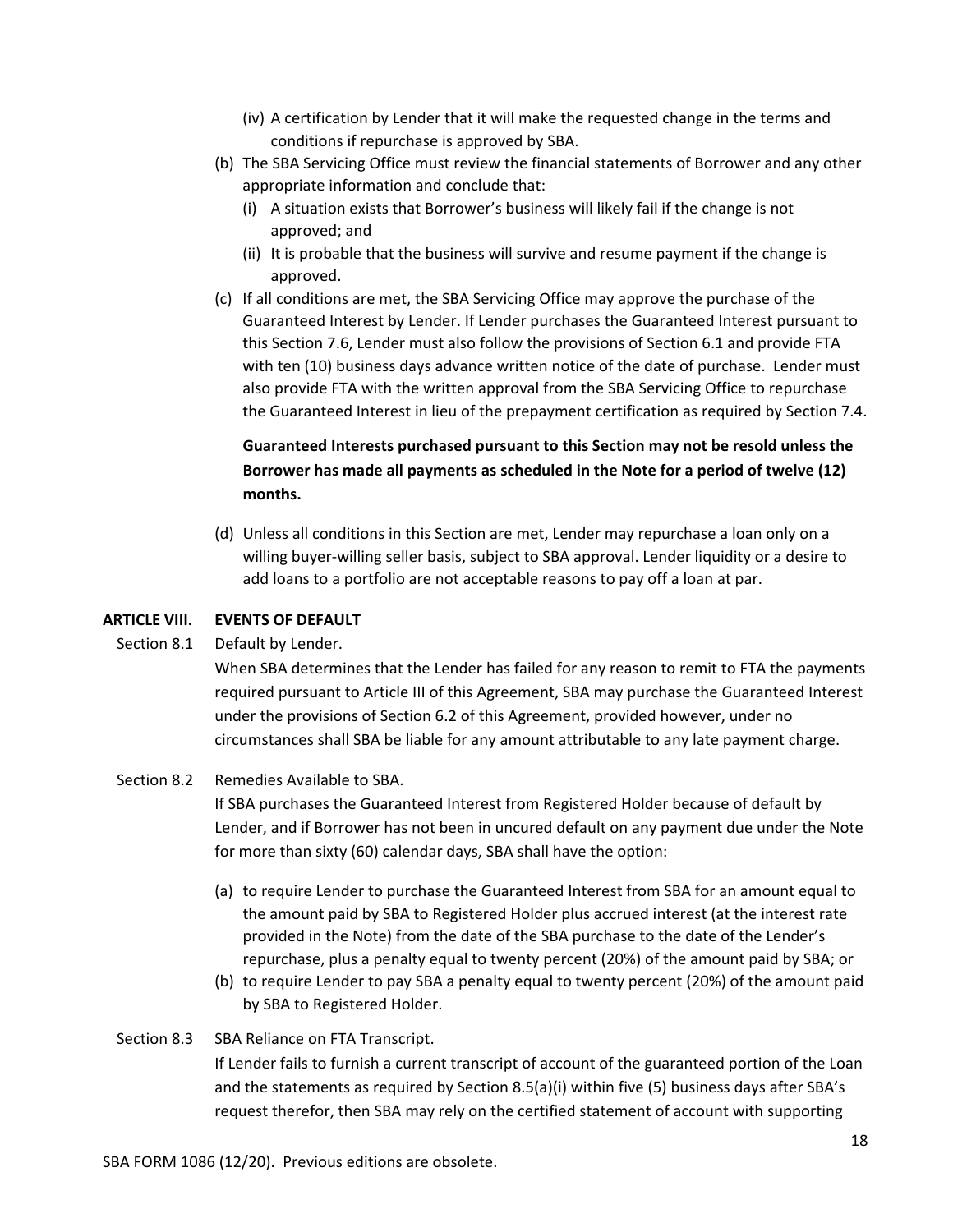documentation from FTA. If any such information shall be inaccurate, whether inadvertently or otherwise, an appropriate adjustment in settlement will be made as expeditiously as possible.

- Section 8.4 SBA Rights Following Purchase of Guaranteed Interest Arising from Lender Default. If on the date SBA purchases the Guaranteed Interest from Registered Holder pursuant to Section 8.1, and Borrower shall be in uncured default for more than sixty (60) calendar days, then the provisions of Section 6.2(f) and 6.2(g) of this Agreement will become applicable in lieu of Section 8.2.
- Section 8.5 Lender Obligations in Support of SBA Purchase of Guaranteed Interest. Lender hereby consents to the purchase of the Guaranteed Interest by SBA in accordance with Section 6.2 and Section 8.1 of this Agreement, as applicable.
	- (a) Lender shall, within five (5) business days of a SBA purchase request therefor(e), and without charge, furnish to SBA and FTA:
		- (i) a transcript of account of the guaranteed portion of the Loan;
		- (ii) a current certified statement of the unpaid principal and interest then owed by Borrower on the Note; and
		- (iii) a statement covering any payments by Borrower not remitted by Lender to FTA.

Lender agrees that failure to provide the information requested pursuant to this Section 8.5 may result in a \$100 penalty payable to SBA.

- (b) Lender agrees that purchase of the Guaranteed Interest pursuant to Sections 6.2 and 8.1 of this Agreement does not release or otherwise modify any of Lender's obligations to SBA arising from the Loan, the 750 Agreement or SBA Loan Program Requirements, and that such purchase by SBA does not waive any of SBA's rights against Lender.
- (c) Lender agrees that SBA, as final owner of the Guaranteed Interest under this Agreement, in addition to all rights under the 750 Agreement and SBA Loan Program Requirements, shall also have the right to offset against Lender all rights inuring to SBA under this Agreement against SBA's obligation to Lender under the 750 Agreement and SBA Loan Program Requirements.
- (d) Lender agrees to assign, transfer and deliver the Note and related loan documents to SBA upon written demand from SBA after purchase of the Guaranteed Interest pursuant to this Agreement.
- Section 8.6. Default by Fiscal and Transfer Agent.

If FTA receives any payment from Lender or SBA and fails to remit to Registered Holder pursuant to Article V of this Agreement, Registered Holder shall have the right to make written demand on FTA for any payment not remitted by FTA.

- (a) If FTA fails to remit any such payment within five (5) business days of such demand, Registered Holder shall have the right to make written demand on the SBA Servicing Office identified in this Agreement.
- (b) Upon receipt of written demand from Registered Holder, SBA will verify non-payment by FTA. If non-payment by FTA is verified, SBA, within thirty (30) days of verification of nonpayment by FTA, will (i) make payment directly to Registered Holder of the amount of the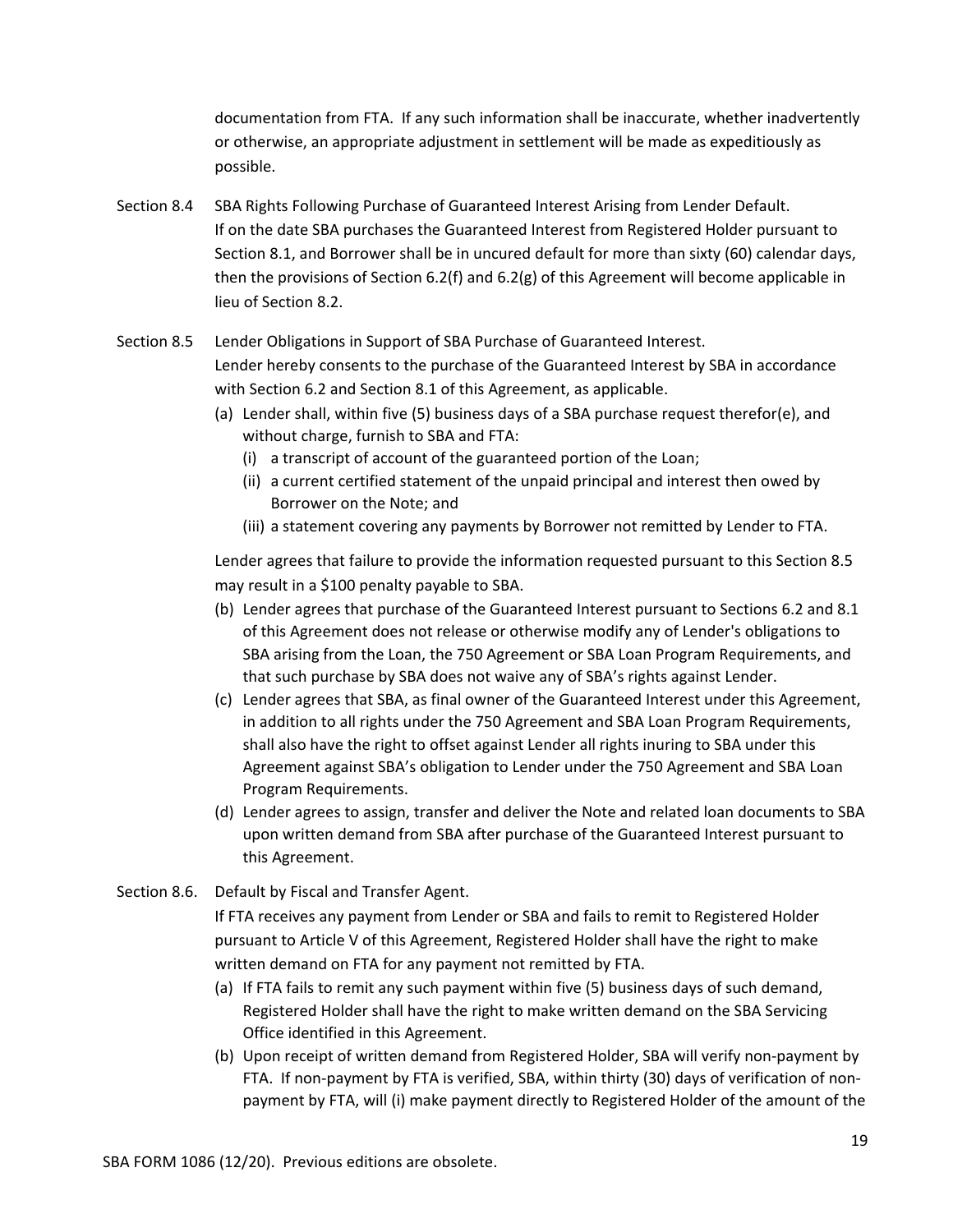unremitted payment plus interest at the Certificate rate to date of payment by SBA, or (ii) purchase the Guaranteed Interest pursuant to Section 6.2 of this Agreement.

(c) FTA shall repay SBA within five (5) business days after receipt of written demand from SBA an amount equal to the unremitted amount plus interest computed at the interest rate on the Certificate on the unpaid balance of the Guaranteed Interest from the date of the failure of FTA to remit to the Registered Holder to the date of FTA's repayment to SBA. Such payment will not affect FTA's liability for a late payment charge under Section 5.2 of this Agreement.

#### **ARTICLE IX. MISCELLANEOUS**

Section 9.1 Separate or Side Agreements.

Separate or side agreements (i) between Lender and Registered Holder; (ii) between a Registered Holder and a subsequent transferee of the Guaranteed Interest; (iii) between FTA and Lender, or (iv) between FTA and any Registered Holder shall not in any way obligate SBA to make any payment except as provided in this Agreement, nor shall it modify the nature or extent of SBA's rights or obligations under the terms of this Agreement, the 750 Agreement or SBA Loan Program Requirements. Any such side agreement, which has the effect of distorting the information supplied to SBA, is prohibited.

#### Section 9.2 Indemnity and Force Majeure.

Each party to this Agreement (including FTA) for itself and its successors and assigns, agrees to indemnify and hold harmless any other party (including FTA) from and against any costs, liabilities, and related expenses arising from the performance of its duties or otherwise arising under this Agreement; provided that no indemnification shall be provided under this Agreement for action or failure to act which constitutes negligence, breach of authority, or bad faith. If any party hereto (including FTA) is in doubt as to the applicability of this Agreement to a communication it has received, it may refer the matter to SBA for an opinion as to whether it may take, suffer or omit any action pursuant to such communications.

Under no circumstances shall any party hereto (including FTA) be held liable to any person or entity for special or consequential damages or for attorneys' fees or expenses in connection with its performance under this Agreement.

If any party hereto (including FTA) shall be delayed in its performance hereunder or prevented entirely or in part from completing such performance due to causes or events beyond its control, such delay or non-performance shall be excused and the reasonable time for performance in connection with this Agreement shall be extended to include the period of such delay or non-performance. Causes or events include but are not limited to: (i) act of God; (ii) postal malfunction; (iii) interruption of power or other utility, transportation, or communication service; (iv) act of civil or military authority; (v) sabotage or act of terrorism; (vi) national emergency; (vii) war; (viii) explosion, flood, accident, earthquake or other catastrophe; (ix) fire; (x) strike or other labor problem; (xi) legal action; (xii) present or future law, government order, rule or regulation; or (xiii) shortage of suitable parts, materials, labor or transportation. In disputes between FTA and Lender, or between FTA and Registered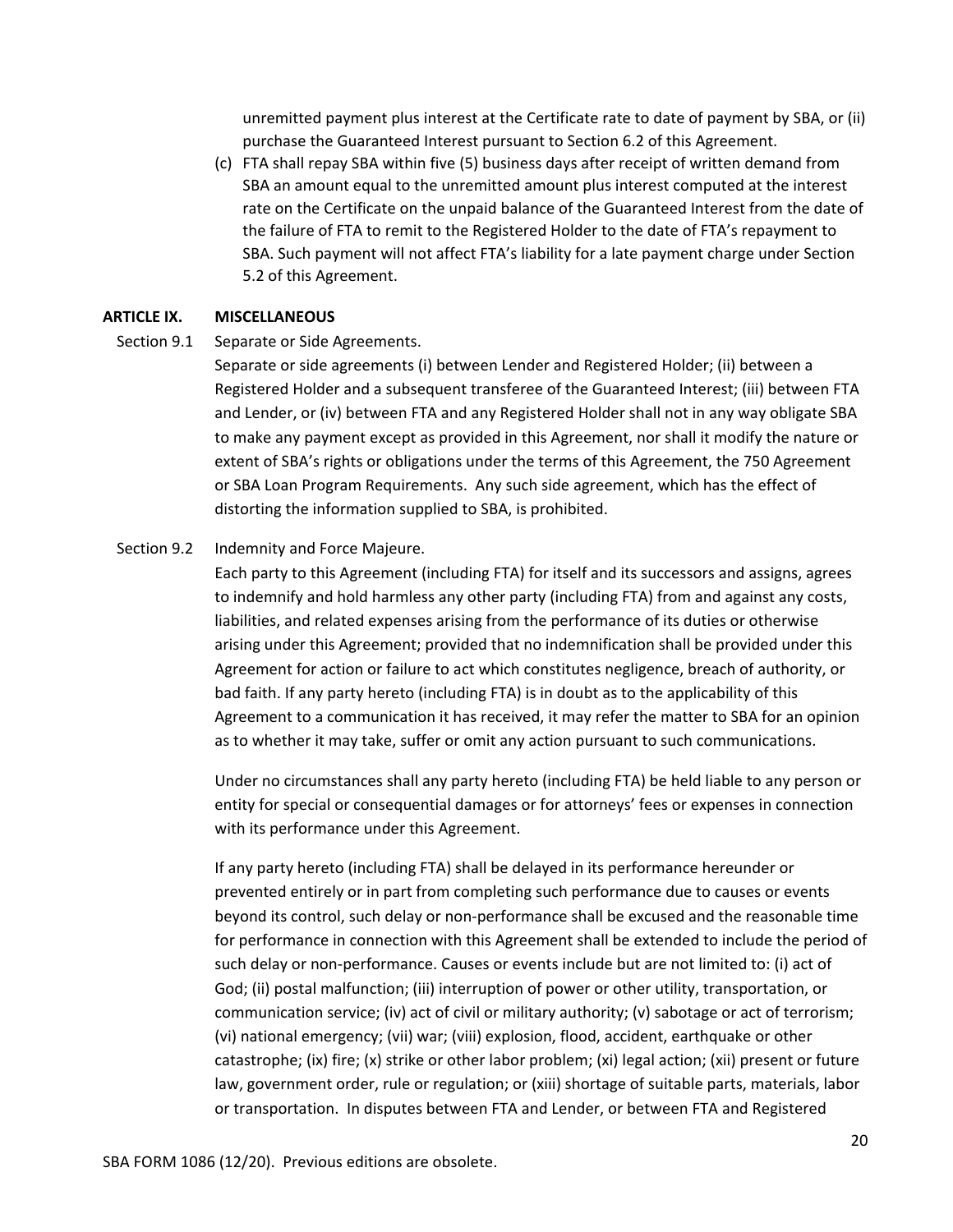Holder, SBA reserves the right to require FTA to take appropriate action as SBA determines, and if legal action is required, SBA will pay reasonable attorney's fees incurred by FTA in taking such action.

#### Section 9.3 Fees and Penalties.

Lender and Registered Holder shall be responsible for payment of fees and penalties required of them by this Agreement which are in effect on the Settlement Date, and as published from time to time in the Federal Register. If any fees or penalties required in this Agreement, (including but not limited to those described in Sections 3.2, 3.5, 3.10,5.2, 6.1, 6.2, 7.4,8.2 and 8.5), are not remitted on a timely basis by Lender, FTA and SBA reserve the right to withhold such fees and penalties from the settlement of any future Guaranteed Interest sale or payment on any defaulted loan in the Lender's portfolio.

#### Section 9.4 Inconsistent Provisions and Caption Headings.

Any inconsistency between this Agreement and the 750 Agreement shall be resolved in favor of this Agreement. Any inconsistency between this Agreement and Title 13, Code of Federal Regulations, shall be resolved in favor of Title 13. The provisions of the Secondary Market Regulations (13 C.F.R. Part 120 Subpart F) in effect on the Settlement Date, and as may be amended from time to time in the Federal Register, apply to this Agreement. The caption headings for the various Sections herein are for case of reference only and are not to be deemed part of these Terms and Conditions.